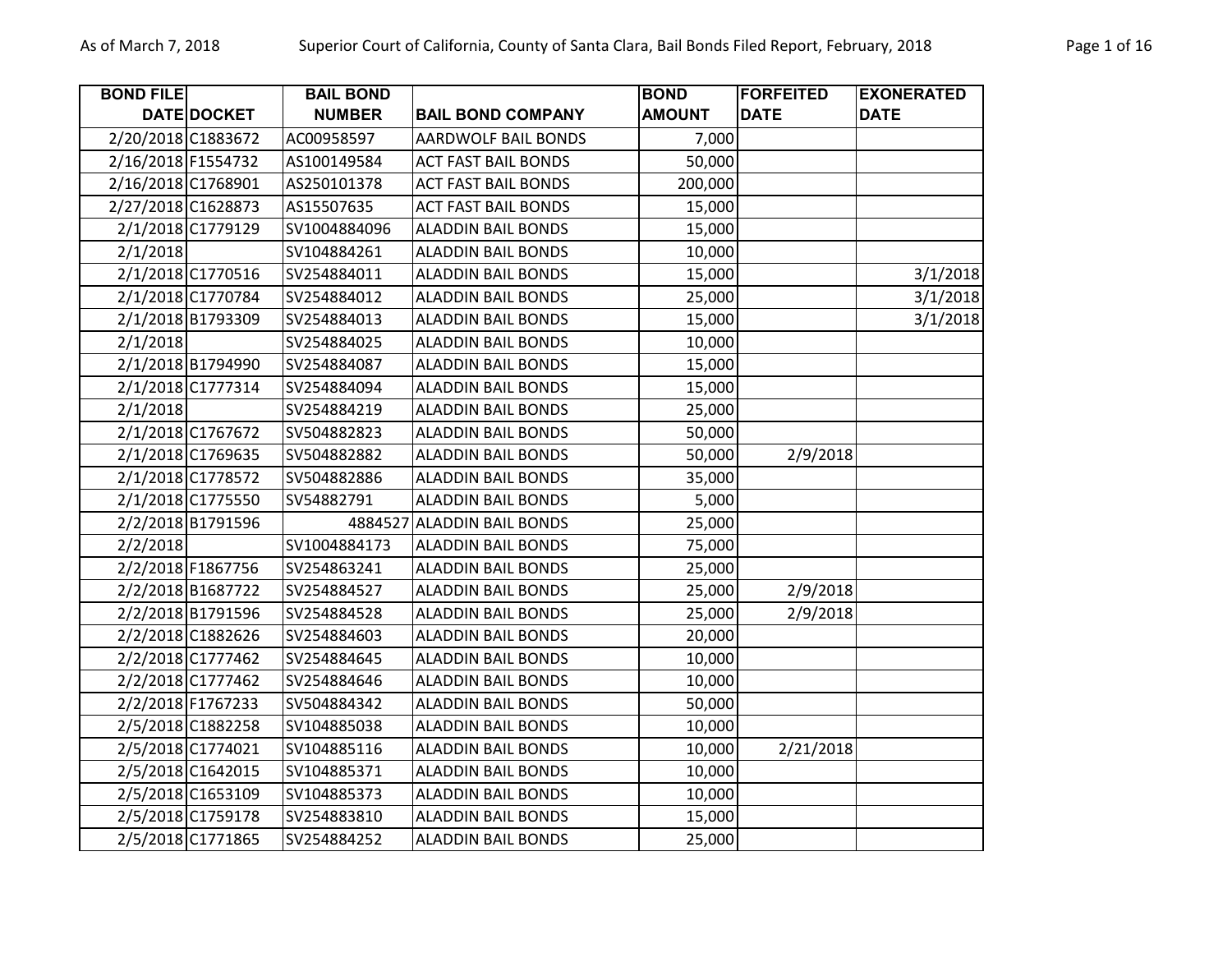| Page 2 of 16 |  |  |
|--------------|--|--|
|--------------|--|--|

| <b>BOND FILE</b> | <b>DATE DOCKET</b> | <b>BAIL BOND</b><br><b>NUMBER</b> | <b>BAIL BOND COMPANY</b>  | <b>BOND</b><br><b>AMOUNT</b> | <b>FORFEITED</b><br><b>DATE</b> | <b>EXONERATED</b><br><b>DATE</b> |
|------------------|--------------------|-----------------------------------|---------------------------|------------------------------|---------------------------------|----------------------------------|
|                  | 2/5/2018 B1473627  | SV254884418                       | <b>ALADDIN BAIL BONDS</b> | 25,000                       |                                 |                                  |
|                  | 2/5/2018 C1775376  | SV254885117                       | <b>ALADDIN BAIL BONDS</b> | 20,000                       | 2/21/2018                       |                                  |
|                  | 2/5/2018 C1772860  | SV254885370                       | <b>ALADDIN BAIL BONDS</b> | 15,000                       |                                 |                                  |
|                  | 2/5/2018 C1764214  | SV504884303                       | <b>ALADDIN BAIL BONDS</b> | 50,000                       |                                 |                                  |
|                  | 2/5/2018 C1881953  | SV504885115                       | <b>ALADDIN BAIL BONDS</b> | 35,000                       | 2/21/2018                       |                                  |
|                  | 2/5/2018 C1652948  | SV504885369                       | <b>ALADDIN BAIL BONDS</b> | 35,000                       |                                 |                                  |
|                  | 2/5/2018 C1770378  | SV54885372                        | <b>ALADDIN BAIL BONDS</b> | 5,000                        |                                 |                                  |
|                  | 2/6/2018 B1793486  | SV1004885101                      | <b>ALADDIN BAIL BONDS</b> | 59,000                       |                                 |                                  |
|                  | 2/6/2018 F1867426  | SV104883712                       | <b>ALADDIN BAIL BONDS</b> | 10,000                       |                                 |                                  |
| 2/6/2018         |                    | SV504885182                       | <b>ALADDIN BAIL BONDS</b> | 46,000                       |                                 |                                  |
|                  | 2/6/2018 C1759030  | SV504885563                       | <b>ALADDIN BAIL BONDS</b> | 25,000                       |                                 | 2/6/2018                         |
|                  | 2/6/2018 C1778192  | SV504885574                       | <b>ALADDIN BAIL BONDS</b> | 25,000                       |                                 | 2/7/2018                         |
| 2/7/2018         |                    | SV104885663                       | <b>ALADDIN BAIL BONDS</b> | 10,000                       |                                 |                                  |
|                  | 2/7/2018 F1867651  | SV104885757                       | <b>ALADDIN BAIL BONDS</b> | 10,000                       |                                 |                                  |
|                  | 2/7/2018 C1755978  | SV254885903                       | <b>ALADDIN BAIL BONDS</b> | 15,000                       |                                 |                                  |
|                  | 2/7/2018 C1770813  | SV504885890                       | <b>ALADDIN BAIL BONDS</b> | 20,000                       |                                 |                                  |
| 2/8/2018         |                    | SV1004885147                      | <b>ALADDIN BAIL BONDS</b> | 75,000                       |                                 |                                  |
| 2/8/2018         |                    | SV1004885737                      | <b>ALADDIN BAIL BONDS</b> | 80,000                       |                                 |                                  |
| 2/8/2018         |                    | SV104885446                       | <b>ALADDIN BAIL BONDS</b> | 10,000                       |                                 |                                  |
|                  | 2/8/2018 C1647400  | SV254882164                       | <b>ALADDIN BAIL BONDS</b> | 20,000                       |                                 |                                  |
|                  | 2/8/2018 C1780934  | SV254883742                       | <b>ALADDIN BAIL BONDS</b> | 20,000                       |                                 |                                  |
|                  | 2/8/2018 C1774380  | SV254884557                       | <b>ALADDIN BAIL BONDS</b> | 15,000                       |                                 |                                  |
| 2/8/2018         |                    | SV254884660                       | <b>ALADDIN BAIL BONDS</b> | 20,000                       |                                 |                                  |
|                  | 2/8/2018 B1792904  | SV254885178                       | <b>ALADDIN BAIL BONDS</b> | 25,000                       |                                 |                                  |
| 2/8/2018         |                    | SV254885559                       | <b>ALADDIN BAIL BONDS</b> | 25,000                       |                                 |                                  |
| 2/8/2018         |                    | SV254885666                       | <b>ALADDIN BAIL BONDS</b> | 25,000                       |                                 |                                  |
| 2/8/2018         |                    | SV254885912                       | <b>ALADDIN BAIL BONDS</b> | 11,000                       |                                 |                                  |
|                  | 2/8/2018 B1688574  | SV254886043                       | <b>ALADDIN BAIL BONDS</b> | 20,000                       |                                 |                                  |
|                  | 2/8/2018 F1867624  | SV254886129                       | <b>ALADDIN BAIL BONDS</b> | 15,000                       |                                 |                                  |
|                  | 2/8/2018 B1895872  | SV504884742                       | <b>ALADDIN BAIL BONDS</b> | 30,000                       |                                 |                                  |
| 2/8/2018         |                    | SV504884950                       | <b>ALADDIN BAIL BONDS</b> | 25,000                       |                                 |                                  |
| 2/8/2018         |                    | SV504885032                       | <b>ALADDIN BAIL BONDS</b> | 46,000                       |                                 |                                  |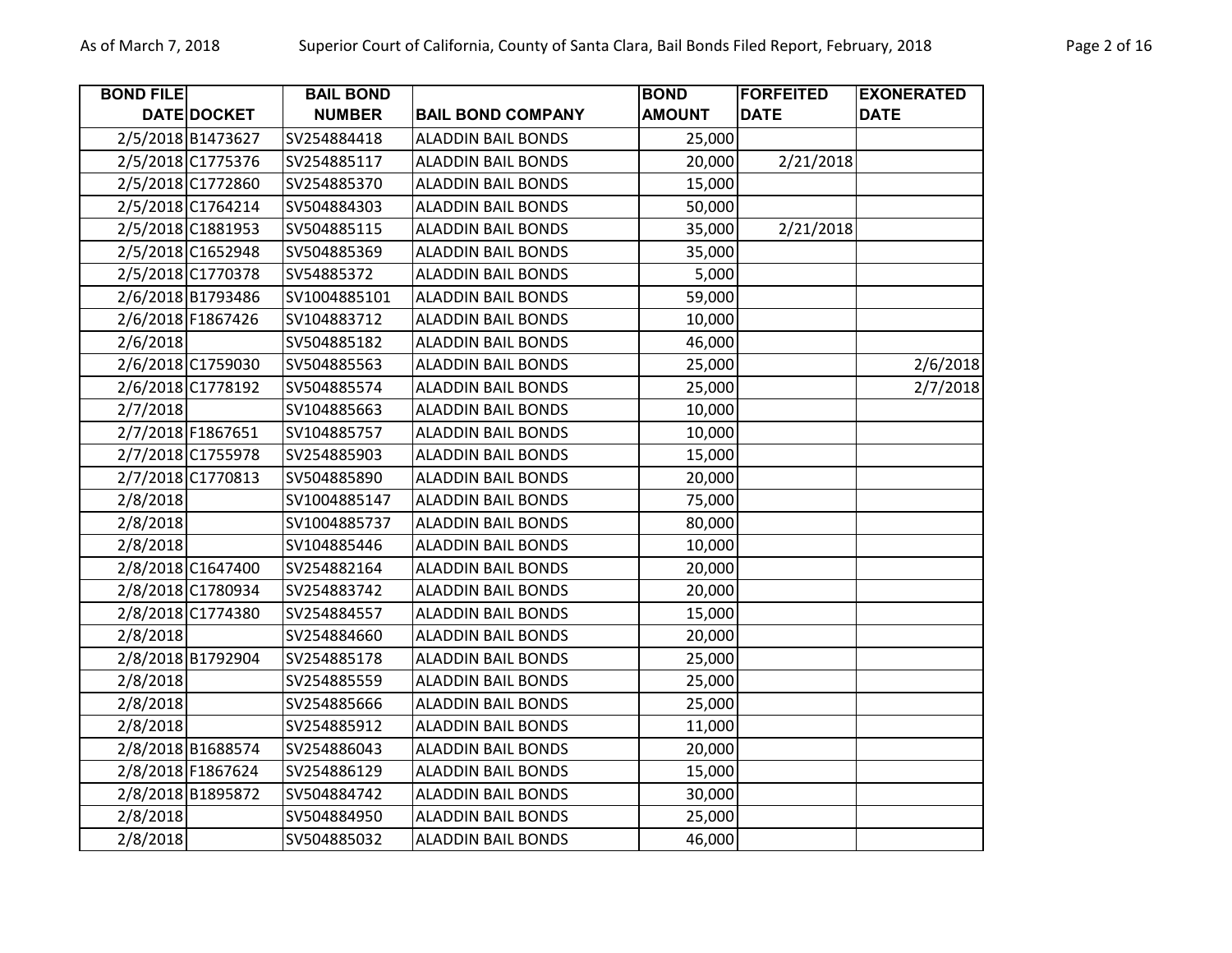| <b>BOND FILE</b>   |                   | <b>BAIL BOND</b> |                           | <b>BOND</b>   | <b>FORFEITED</b> | <b>EXONERATED</b> |
|--------------------|-------------------|------------------|---------------------------|---------------|------------------|-------------------|
|                    | DATE DOCKET       | <b>NUMBER</b>    | <b>BAIL BOND COMPANY</b>  | <b>AMOUNT</b> | <b>DATE</b>      | <b>DATE</b>       |
| 2/8/2018           |                   | SV504885188      | <b>ALADDIN BAIL BONDS</b> | 26,000        |                  |                   |
| 2/8/2018           |                   | SV504885465      | <b>ALADDIN BAIL BONDS</b> | 25,000        |                  |                   |
| 2/8/2018           |                   | SV504885515      | <b>ALADDIN BAIL BONDS</b> | 25,000        |                  |                   |
| 2/8/2018           |                   | SV504886009      | <b>ALADDIN BAIL BONDS</b> | 30,000        |                  |                   |
|                    | 2/9/2018 C1883117 | SV104886380      | <b>ALADDIN BAIL BONDS</b> | 10,000        |                  |                   |
| 2/9/2018           |                   | SV504886291      | <b>ALADDIN BAIL BONDS</b> | 45,000        |                  |                   |
|                    | 2/9/2018 C1883090 | SV504886374      | <b>ALADDIN BAIL BONDS</b> | 30,000        |                  |                   |
| 2/13/2018          |                   | SV104886433      | <b>ALADDIN BAIL BONDS</b> | 10,000        |                  |                   |
| 2/13/2018 C1768539 |                   | SV104886449      | <b>ALADDIN BAIL BONDS</b> | 10,000        |                  |                   |
| 2/13/2018 C1779322 |                   | SV104886450      | <b>ALADDIN BAIL BONDS</b> | 7,000         |                  |                   |
| 2/13/2018          |                   | SV104886451      | <b>ALADDIN BAIL BONDS</b> | 6,000         |                  |                   |
| 2/13/2018          |                   | SV104886773      | <b>ALADDIN BAIL BONDS</b> | 10,000        |                  |                   |
| 2/13/2018          |                   | SV104887113      | <b>ALADDIN BAIL BONDS</b> | 5,000         |                  |                   |
| 2/13/2018 C1883097 |                   | SV254886565      | <b>ALADDIN BAIL BONDS</b> | 15,000        |                  |                   |
| 2/13/2018          |                   | SV254886776      | <b>ALADDIN BAIL BONDS</b> | 25,000        |                  |                   |
| 2/13/2018          |                   | SV254887292      | <b>ALADDIN BAIL BONDS</b> | 20,000        |                  |                   |
| 2/13/2018 C1647598 |                   | SV504886444      | <b>ALADDIN BAIL BONDS</b> | 10,000        |                  |                   |
| 2/13/2018 C1651824 |                   | SV504886553      | <b>ALADDIN BAIL BONDS</b> | 50,000        |                  |                   |
| 2/13/2018          |                   | SV504887091      | <b>ALADDIN BAIL BONDS</b> | 15,000        |                  |                   |
| 2/14/2018          |                   | SV1004886642     | <b>ALADDIN BAIL BONDS</b> | 85,000        |                  |                   |
| 2/14/2018 B1791841 |                   | SV254886488      | <b>ALADDIN BAIL BONDS</b> | 20,000        |                  |                   |
| 2/14/2018          |                   | SV254887054      | <b>ALADDIN BAIL BONDS</b> | 25,000        |                  |                   |
| 2/14/2018          |                   | SV254887486      | <b>ALADDIN BAIL BONDS</b> | 25,000        |                  |                   |
| 2/14/2018 C1775637 |                   | SV254887527      | <b>ALADDIN BAIL BONDS</b> | 25,000        |                  |                   |
| 2/14/2018 F1867997 |                   | SV504886463      | <b>ALADDIN BAIL BONDS</b> | 36,000        |                  |                   |
| 2/14/2018 B1793613 |                   | SV504886474      | <b>ALADDIN BAIL BONDS</b> | 15,000        |                  |                   |
| 2/14/2018          |                   | SV504887129      | <b>ALADDIN BAIL BONDS</b> | 37,000        |                  |                   |
| 2/14/2018          |                   | SV504887299      | <b>ALADDIN BAIL BONDS</b> | 26,000        |                  |                   |
| 2/14/2018 C1778389 |                   | SV54887562       | <b>ALADDIN BAIL BONDS</b> | 500           |                  |                   |
| 2/15/2018 C1777654 |                   | SV54887675       | <b>ALADDIN BAIL BONDS</b> | 5,000         |                  |                   |
| 2/16/2018 C1883540 |                   | SV104888083      | <b>ALADDIN BAIL BONDS</b> | 5,000         |                  |                   |
| 2/16/2018 F1764467 |                   | SV254852611      | <b>ALADDIN BAIL BONDS</b> | 25,000        |                  |                   |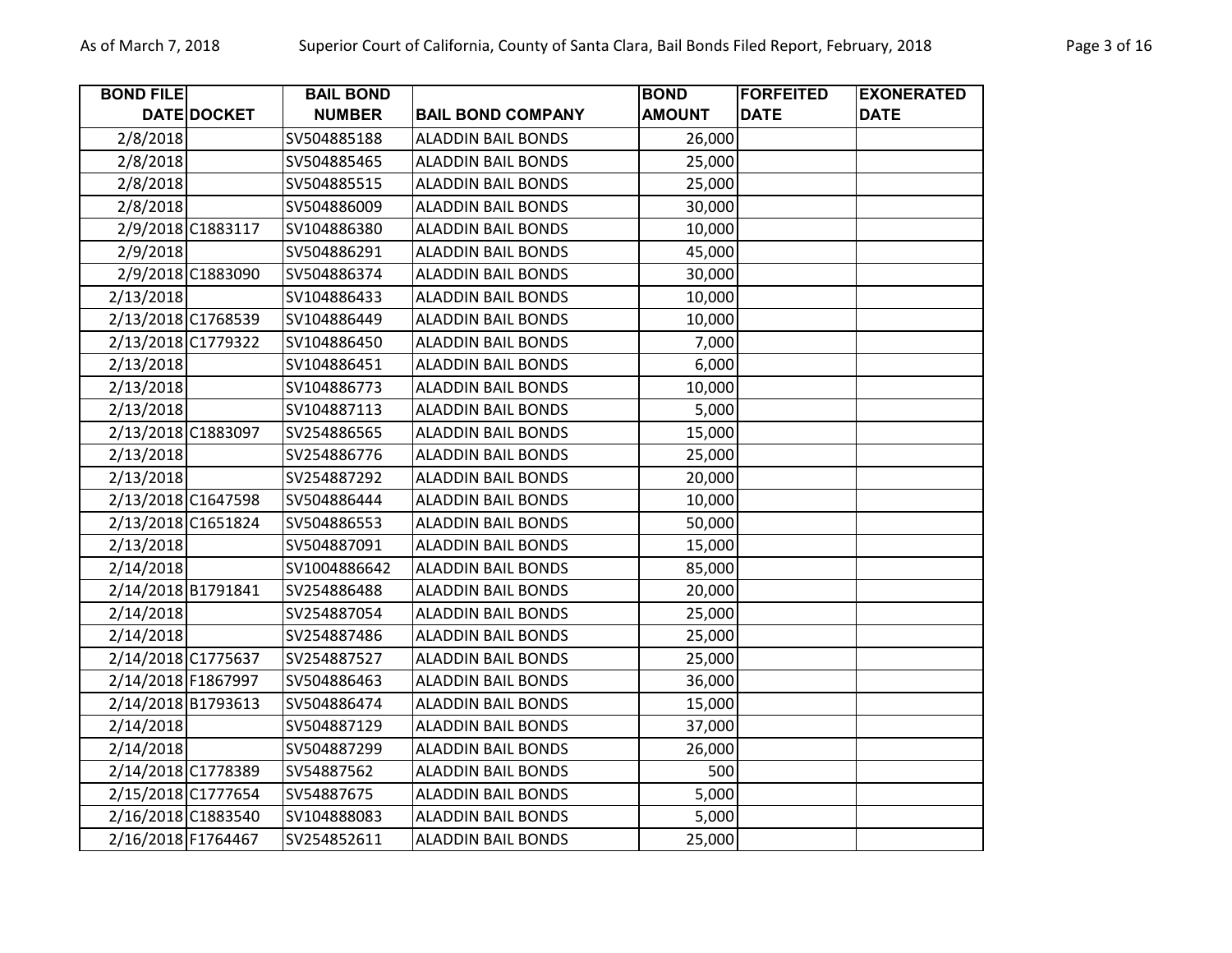| <b>BOND FILE</b>   |             | <b>BAIL BOND</b> |                           | <b>BOND</b>   | <b>FORFEITED</b> | <b>EXONERATED</b> |
|--------------------|-------------|------------------|---------------------------|---------------|------------------|-------------------|
|                    | DATE DOCKET | <b>NUMBER</b>    | <b>BAIL BOND COMPANY</b>  | <b>AMOUNT</b> | <b>DATE</b>      | <b>DATE</b>       |
| 2/16/2018 C1631208 |             | SV254885771      | <b>ALADDIN BAIL BONDS</b> | 25,000        |                  |                   |
| 2/16/2018 C1776433 |             | SV504886096      | <b>ALADDIN BAIL BONDS</b> | 50,000        |                  |                   |
| 2/16/2018 F1867772 |             | SV504887943      | <b>ALADDIN BAIL BONDS</b> | 30,000        |                  |                   |
| 2/16/2018 C1520244 |             | SV54885770       | <b>ALADDIN BAIL BONDS</b> | 3,000         |                  |                   |
| 2/16/2018 C1516723 |             | SV54885772       | <b>ALADDIN BAIL BONDS</b> | 5,000         |                  |                   |
| 2/20/2018          |             | SV1004888724     | <b>ALADDIN BAIL BONDS</b> | 100,000       |                  |                   |
| 2/20/2018          |             | SV1004888927     | <b>ALADDIN BAIL BONDS</b> | 100,000       |                  |                   |
| 2/20/2018          |             | SV104887863      | <b>ALADDIN BAIL BONDS</b> | 10,000        |                  |                   |
| 2/20/2018          |             | SV104888976      | <b>ALADDIN BAIL BONDS</b> | 6,000         |                  |                   |
| 2/20/2018 C1525371 |             | SV104889049      | <b>ALADDIN BAIL BONDS</b> | 10,000        |                  |                   |
| 2/20/2018 B1896427 |             | SV254887536      | <b>ALADDIN BAIL BONDS</b> | 25,000        |                  |                   |
| 2/20/2018 B1794239 |             | SV254888269      | <b>ALADDIN BAIL BONDS</b> | 15,000        |                  |                   |
| 2/20/2018          |             | SV254888947      | <b>ALADDIN BAIL BONDS</b> | 10,000        |                  |                   |
| 2/20/2018          |             | SV254889166      | <b>ALADDIN BAIL BONDS</b> | 20,000        |                  |                   |
| 2/20/2018          |             | SV254889235      | <b>ALADDIN BAIL BONDS</b> | 25,000        |                  |                   |
| 2/20/2018 C1883685 |             | SV254889346      | <b>ALADDIN BAIL BONDS</b> | 20,000        |                  |                   |
| 2/20/2018          |             | SV254889394      | <b>ALADDIN BAIL BONDS</b> | 25,000        |                  |                   |
| 2/20/2018          |             | SV254889441      | <b>ALADDIN BAIL BONDS</b> | 11,000        |                  |                   |
| 2/20/2018          |             | SV254889448      | <b>ALADDIN BAIL BONDS</b> | 25,000        |                  |                   |
| 2/20/2018 C1779453 |             | SV504888876      | <b>ALADDIN BAIL BONDS</b> | 18,000        |                  |                   |
| 2/20/2018          |             | SV504888944      | <b>ALADDIN BAIL BONDS</b> | 25,000        |                  |                   |
| 2/20/2018 C1883664 |             | SV54888776       | <b>ALADDIN BAIL BONDS</b> | 5,000         |                  |                   |
| 2/20/2018          |             | SV54888852       | <b>ALADDIN BAIL BONDS</b> | 5,000         |                  |                   |
| 2/21/2018 C1883702 |             | SV104889664      | <b>ALADDIN BAIL BONDS</b> | 10,000        |                  |                   |
| 2/21/2018          |             | SV254889541      | <b>ALADDIN BAIL BONDS</b> | 20,000        |                  |                   |
| 2/21/2018          |             | SV254889667      | <b>ALADDIN BAIL BONDS</b> | 11,000        |                  |                   |
| 2/21/2018 C1779814 |             | SV504889742      | <b>ALADDIN BAIL BONDS</b> | 50,000        |                  |                   |
| 2/22/2018          |             | SV104889550      | <b>ALADDIN BAIL BONDS</b> | 10,000        |                  |                   |
| 2/22/2018 C1775573 |             | SV254889811      | <b>ALADDIN BAIL BONDS</b> | 25,000        |                  |                   |
| 2/22/2018 C1517559 |             | SV254889913      | <b>ALADDIN BAIL BONDS</b> | 20,000        |                  |                   |
| 2/22/2018          |             | SV504889246      | <b>ALADDIN BAIL BONDS</b> | 50,000        |                  |                   |
| 2/22/2018          |             | SV504889826      | <b>ALADDIN BAIL BONDS</b> | 25,000        |                  |                   |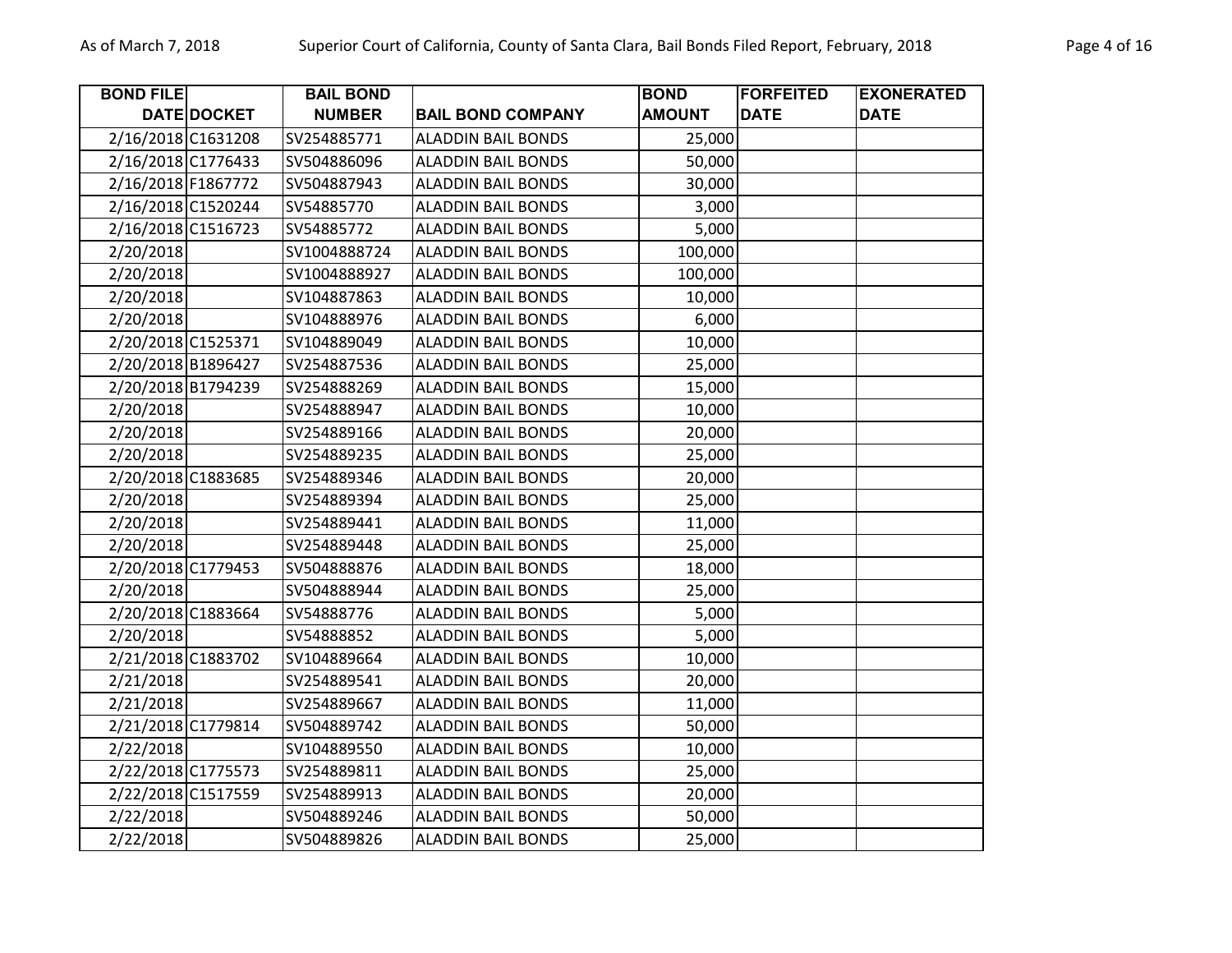| <b>BOND FILE</b>   |                   | <b>BAIL BOND</b> |                                | <b>BOND</b>   | <b>FORFEITED</b> | <b>EXONERATED</b> |
|--------------------|-------------------|------------------|--------------------------------|---------------|------------------|-------------------|
|                    | DATE DOCKET       | <b>NUMBER</b>    | <b>BAIL BOND COMPANY</b>       | <b>AMOUNT</b> | <b>DATE</b>      | <b>DATE</b>       |
| 2/23/2018 C1884083 |                   | SV104890223      | <b>ALADDIN BAIL BONDS</b>      | 10,000        |                  |                   |
| 2/23/2018          |                   | SV254890103      | <b>ALADDIN BAIL BONDS</b>      | 15,000        |                  |                   |
| 2/23/2018 C1883099 |                   | SV254890150      | <b>ALADDIN BAIL BONDS</b>      | 20,000        |                  |                   |
| 2/26/2018          |                   | SV1004980322     | <b>ALADDIN BAIL BONDS</b>      | 75,000        |                  |                   |
| 2/26/2018          |                   | SV254890557      | <b>ALADDIN BAIL BONDS</b>      | 25,000        |                  |                   |
| 2/26/2018          |                   | SV254890840      | <b>ALADDIN BAIL BONDS</b>      | 25,000        |                  |                   |
| 2/26/2018          |                   | SV254891130      | <b>ALADDIN BAIL BONDS</b>      | 10,000        |                  |                   |
| 2/26/2018          |                   | <b>SV50</b>      | <b>ALADDIN BAIL BONDS</b>      | 40,000        |                  |                   |
| 2/26/2018 B1795302 |                   | SV504889528      | <b>ALADDIN BAIL BONDS</b>      | 35,000        |                  |                   |
| 2/27/2018          |                   | SV1004890774     | <b>ALADDIN BAIL BONDS</b>      | 85,000        |                  |                   |
| 2/27/2018 F1662742 |                   | SV104891214      | <b>ALADDIN BAIL BONDS</b>      | 10,000        |                  |                   |
| 2/27/2018          |                   | SV254839337      | <b>ALADDIN BAIL BONDS</b>      | 10,000        |                  |                   |
| 2/27/2018 C1488442 |                   | SV254888676      | <b>ALADDIN BAIL BONDS</b>      | 25,000        |                  |                   |
| 2/27/2018 C1759261 |                   | SV254889321      | <b>ALADDIN BAIL BONDS</b>      | 20,000        |                  |                   |
| 2/27/2018          |                   | SV254889995      | <b>ALADDIN BAIL BONDS</b>      | 25,000        |                  |                   |
| 2/27/2018          |                   | SV254890036      | <b>ALADDIN BAIL BONDS</b>      | 25,000        |                  |                   |
| 2/27/2018          |                   | SV254890540      | <b>ALADDIN BAIL BONDS</b>      | 25,000        |                  |                   |
| 2/27/2018 B1794573 |                   | SV254891019      | <b>ALADDIN BAIL BONDS</b>      | 20,000        |                  |                   |
| 2/27/2018 B1795575 |                   | SV254891027      | ALADDIN BAIL BONDS             | 15,000        |                  |                   |
| 2/27/2018          |                   | SV254891174      | <b>ALADDIN BAIL BONDS</b>      | 25,000        |                  |                   |
| 2/27/2018 C1755166 |                   | SV254891277      | <b>ALADDIN BAIL BONDS</b>      | 10,000        |                  |                   |
| 2/27/2018 B1896540 |                   | SV54890247       | <b>ALADDIN BAIL BONDS</b>      | 5,000         |                  |                   |
| 2/28/2018 B1792095 |                   | SV254888650      | <b>ALADDIN BAIL BONDS</b>      | 25,000        |                  |                   |
| 2/28/2018 B1896538 |                   | SV504891302      | <b>ALADDIN BAIL BONDS</b>      | 50,000        |                  |                   |
|                    | 2/5/2018 F1767235 | AS15489455       | <b>ALICE CORTEZ BAIL BONDS</b> | 10,000        |                  |                   |
| 2/15/2018 F1867806 |                   | AS15489456       | <b>ALICE CORTEZ BAIL BONDS</b> | 10,000        |                  |                   |
|                    | 2/1/2018 B1794204 |                  | 6.00612E+12 ALL PRO BAIL BONDS | 10,000        |                  |                   |
|                    | 2/1/2018 B1688376 |                  | 6.01016E+12 ALL PRO BAIL BONDS | 10,000        |                  |                   |
|                    | 2/1/2018 C1650548 |                  | 6.01612E+12 ALL PRO BAIL BONDS | 15,000        | 3/2/2018         |                   |
|                    | 2/1/2018 C1524155 |                  | 6.01615E+12 ALL PRO BAIL BONDS | 20,000        |                  |                   |
|                    | 2/1/2018 C1882029 |                  | 6.01617E+12 ALL PRO BAIL BONDS | 5,000         |                  |                   |
|                    | 2/2/2018 F1867757 |                  | 6.01614E+12 ALL PRO BAIL BONDS | 35,000        |                  |                   |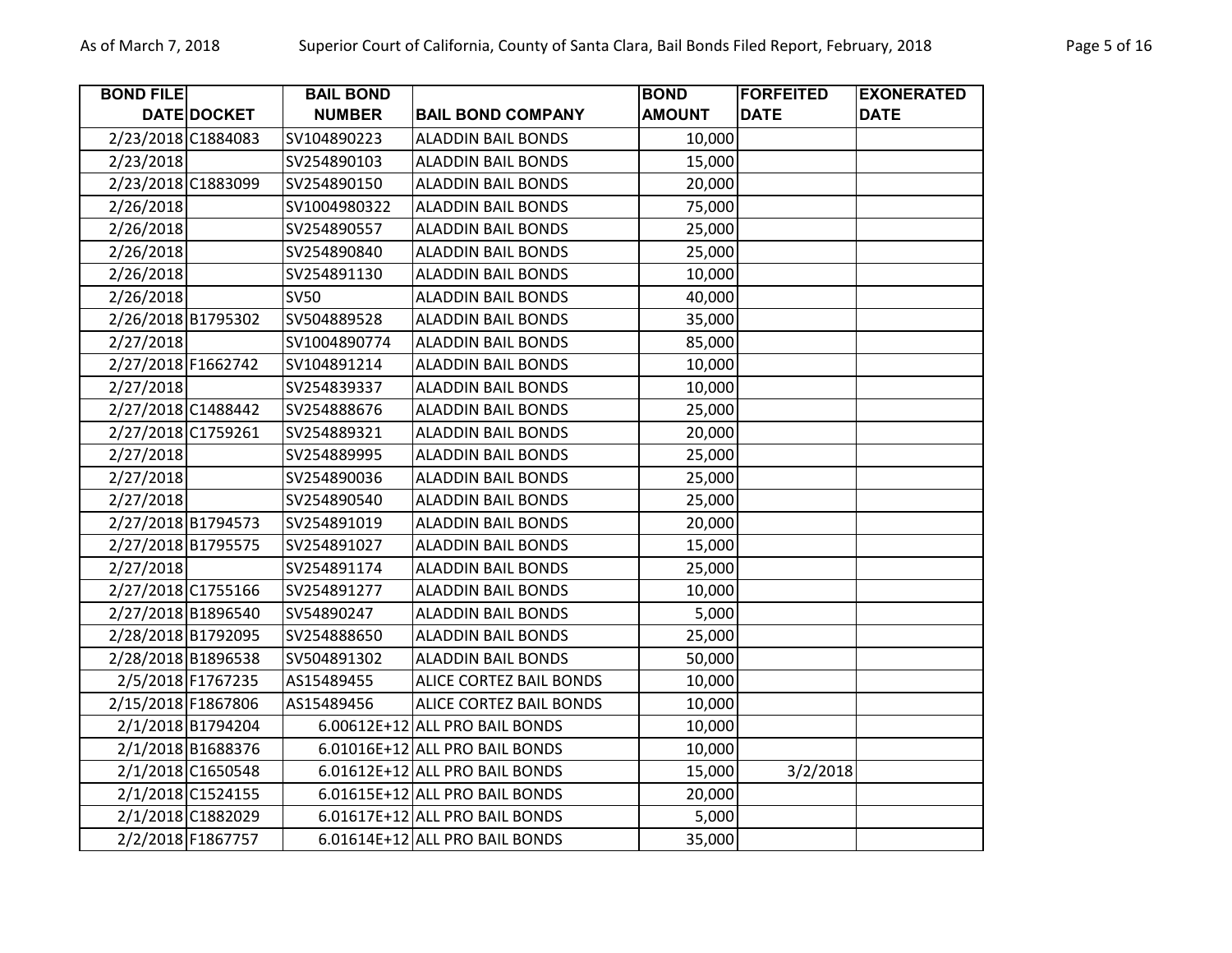| <b>BOND FILE</b>   |                    | <b>BAIL BOND</b> |                                | <b>BOND</b>   | <b>FORFEITED</b> | <b>EXONERATED</b> |
|--------------------|--------------------|------------------|--------------------------------|---------------|------------------|-------------------|
|                    | <b>DATE DOCKET</b> | <b>NUMBER</b>    | <b>BAIL BOND COMPANY</b>       | <b>AMOUNT</b> | <b>DATE</b>      | <b>DATE</b>       |
|                    | 2/2/2018 C1882637  |                  | 6.01615E+12 ALL PRO BAIL BONDS | 5,000         | 2/27/2018        |                   |
| 2/2/2018           |                    |                  | 6.01618E+12 ALL PRO BAIL BONDS | 35,000        |                  |                   |
|                    | 2/5/2018 B1895806  |                  | 6.01617E+11 ALL PRO BAIL BONDS | 13,500        |                  |                   |
|                    | 2/5/2018 F1766087  |                  | 6.00914E+12 ALL PRO BAIL BONDS | 50,000        |                  |                   |
|                    | 2/5/2018 C1772875  |                  | 6.01618E+12 ALL PRO BAIL BONDS | 15,000        |                  |                   |
|                    | 2/6/2018 C1882858  |                  | 5113797006 ALL PRO BAIL BONDS  | 10,000        |                  |                   |
|                    | 2/6/2018 B1795101  |                  | 3.00414E+12 ALL PRO BAIL BONDS | 16,000        |                  |                   |
|                    | 2/6/2018 C1767024  |                  | 6.01614E+12 ALL PRO BAIL BONDS | 85,000        |                  |                   |
| 2/6/2018           |                    |                  | 6.01618E+12 ALL PRO BAIL BONDS | 25,000        |                  |                   |
|                    | 2/7/2018 C1773824  |                  | 6.01612E+12 ALL PRO BAIL BONDS | 20,000        |                  |                   |
|                    | 2/8/2018 B1794977  |                  | 5113795367 ALL PRO BAIL BONDS  | 10,000        |                  |                   |
|                    | 2/8/2018 B1793009  |                  | 5551922370 ALL PRO BAIL BONDS  | 30,000        |                  |                   |
|                    | 2/8/2018 C1640555  |                  | 6.01018E+12 ALL PRO BAIL BONDS | 50,000        | 2/26/2018        |                   |
| 2/8/2018           |                    |                  | 6.01612E+12 ALL PRO BAIL BONDS | 10,000        |                  |                   |
| 2/8/2018           |                    |                  | 6.01613E+12 ALL PRO BAIL BONDS | 30,000        |                  |                   |
|                    | 2/8/2018 C1883031  |                  | 6.01614E+12 ALL PRO BAIL BONDS | 50,000        |                  |                   |
|                    | 2/8/2018 C1882875  |                  | 6.01615E+12 ALL PRO BAIL BONDS | 5,000         |                  | 2/22/2018         |
| 2/8/2018           |                    |                  | 6.01615E+12 ALL PRO BAIL BONDS | 26,000        |                  |                   |
|                    | 2/8/2018 C1772311  |                  | 6.01616E+12 ALL PRO BAIL BONDS | 5,000         |                  |                   |
|                    | 2/8/2018 C1883113  |                  | 6.01617E+12 ALL PRO BAIL BONDS | 10,000        |                  |                   |
|                    | 2/8/2018 C1882022  |                  | 6.01618E+12 ALL PRO BAIL BONDS | 5,000         |                  | 2/22/2018         |
| 2/8/2018           |                    |                  | 6.01618E+12 ALL PRO BAIL BONDS | 25,000        |                  |                   |
| 2/9/2018           |                    |                  | 6.01612E+12 ALL PRO BAIL BONDS | 2,000         |                  |                   |
|                    | 2/9/2018 C1882048  |                  | 6.01616E+12 ALL PRO BAIL BONDS | 5,000         |                  |                   |
| 2/13/2018          |                    |                  | 6.01612E+12 ALL PRO BAIL BONDS | 20,000        |                  |                   |
| 2/13/2018          |                    |                  | 6.01612E+12 ALL PRO BAIL BONDS | 10,000        |                  |                   |
| 2/13/2018 C1883092 |                    |                  | 6.01613E+12 ALL PRO BAIL BONDS | 25,000        |                  |                   |
| 2/13/2018 F1867323 |                    |                  | 6.01614E+12 ALL PRO BAIL BONDS | 20,000        |                  |                   |
| 2/13/2018          |                    |                  | 6.01614E+12 ALL PRO BAIL BONDS | 25,000        |                  |                   |
| 2/13/2018          |                    |                  | 6.01615E+12 ALL PRO BAIL BONDS | 26,000        |                  |                   |
| 2/13/2018 B1686785 |                    |                  | 6.01615E+12 ALL PRO BAIL BONDS | 4,000         |                  | 2/13/2018         |
| 2/13/2018 B1896268 |                    |                  | 6.01617E+12 ALL PRO BAIL BONDS | 25,000        |                  |                   |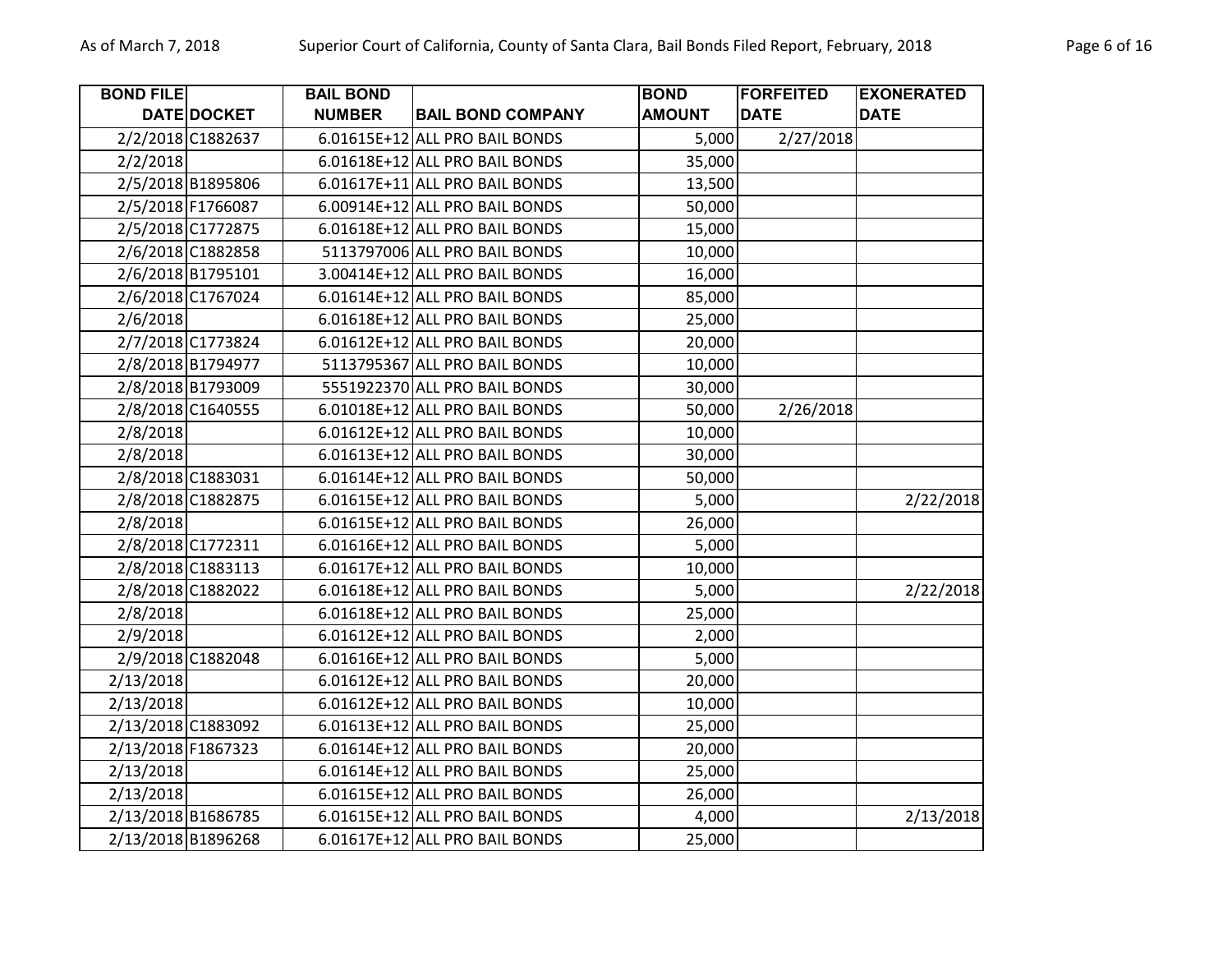| <b>BOND FILE</b>   |             | <b>BAIL BOND</b> |                                | <b>BOND</b>   | <b>FORFEITED</b> | <b>EXONERATED</b> |
|--------------------|-------------|------------------|--------------------------------|---------------|------------------|-------------------|
|                    | DATE DOCKET | <b>NUMBER</b>    | <b>BAIL BOND COMPANY</b>       | <b>AMOUNT</b> | <b>DATE</b>      | <b>DATE</b>       |
| 2/14/2018          |             |                  | 6.01611E+12 ALL PRO BAIL BONDS | 25,000        |                  |                   |
| 2/14/2018          |             |                  | 6.01611E+12 ALL PRO BAIL BONDS | 50,000        |                  |                   |
| 2/14/2018 C1780690 |             |                  | 6.01613E+12 ALL PRO BAIL BONDS | 10,000        |                  |                   |
| 2/14/2018 B1896342 |             |                  | 6.01613E+12 ALL PRO BAIL BONDS | 25,000        |                  |                   |
| 2/14/2018          |             |                  | 6.01615E+12 ALL PRO BAIL BONDS | 10,000        |                  |                   |
| 2/14/2018 F1867998 |             |                  | 6.01615E+12 ALL PRO BAIL BONDS | 6,000         |                  |                   |
| 2/14/2018          |             |                  | 6.01617E+12 ALL PRO BAIL BONDS | 5,000         |                  |                   |
| 2/14/2018          |             |                  | 6.01619E+12 ALL PRO BAIL BONDS | 35,000        |                  |                   |
| 2/15/2018 F1767072 |             |                  | 4.00712E+12 ALL PRO BAIL BONDS | 10,000        |                  |                   |
| 2/15/2018 C1776432 |             |                  | 6.01617E+12 ALL PRO BAIL BONDS | 5,000         |                  |                   |
| 2/15/2018 C1882682 |             |                  | 6.01618E+12 ALL PRO BAIL BONDS | 5,000         |                  |                   |
| 2/16/2018 C1768764 |             |                  | 6.00918E+12 ALL PRO BAIL BONDS | 10,000        | 3/6/2018         |                   |
| 2/16/2018          |             |                  | 6.01612E+12 ALL PRO BAIL BONDS | 10,000        |                  |                   |
| 2/16/2018 C1775262 |             |                  | 6.01612E+12 ALL PRO BAIL BONDS | 200,000       |                  |                   |
| 2/16/2018          |             |                  | 6.01614E+12 ALL PRO BAIL BONDS | 25,000        |                  |                   |
| 2/20/2018 C1883679 |             |                  | 6.01614E+12 ALL PRO BAIL BONDS | 8,000         |                  |                   |
| 2/20/2018          |             |                  | 6.01614E+12 ALL PRO BAIL BONDS | 11,000        |                  |                   |
| 2/20/2018          |             |                  | 6.01614E+12 ALL PRO BAIL BONDS | 65,000        |                  |                   |
| 2/20/2018          |             |                  | 6.01615E+12 ALL PRO BAIL BONDS | 5,000         |                  |                   |
| 2/20/2018          |             |                  | 6.01616E+12 ALL PRO BAIL BONDS | 50,000        |                  |                   |
| 2/20/2018          |             |                  | 6.01617E+12 ALL PRO BAIL BONDS | 10,000        |                  |                   |
| 2/20/2018          |             |                  | 6.01617E+12 ALL PRO BAIL BONDS | 20,000        |                  |                   |
| 2/20/2018          |             |                  | 6.01618E+12 ALL PRO BAIL BONDS | 50,000        |                  |                   |
| 2/20/2018          |             |                  | 6.01619E+12 ALL PRO BAIL BONDS | 20,000        |                  |                   |
| 2/21/2018 C1883695 |             |                  | 6.01613E+12 ALL PRO BAIL BONDS | 20,000        |                  |                   |
| 2/21/2018          |             |                  | 6.01613E+12 ALL PRO BAIL BONDS | 15,000        |                  |                   |
| 2/21/2018          |             |                  | 6.01616E+12 ALL PRO BAIL BONDS | 25,000        |                  |                   |
| 2/21/2018 C1883595 |             |                  | 6.01617E+12 ALL PRO BAIL BONDS | 20,000        |                  |                   |
| 2/21/2018 C1884024 |             |                  | 6.01618E+12 ALL PRO BAIL BONDS | 5,000         |                  |                   |
| 2/22/2018 B1791976 |             |                  | 5273117681 ALL PRO BAIL BONDS  | 15,000        |                  | 2/28/2018         |
| 2/22/2018 C1778474 |             |                  | 5273153425 ALL PRO BAIL BONDS  | 15,000        |                  | 2/28/2018         |
| 2/22/2018 B1689163 |             |                  | 5273153438 ALL PRO BAIL BONDS  | 15,000        |                  | 2/28/2018         |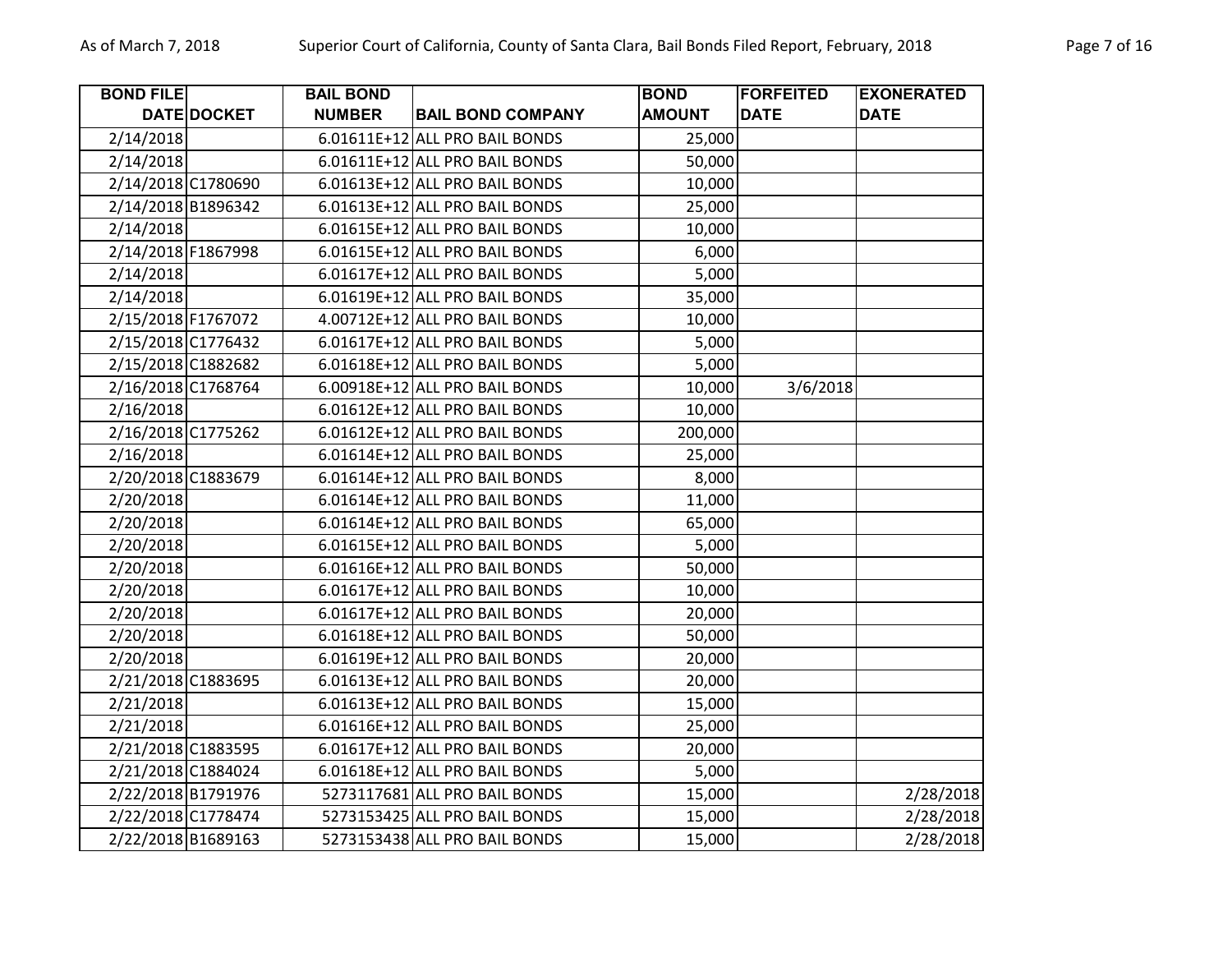| <b>BOND FILE</b>   |                    | <b>BAIL BOND</b> |                                | <b>BOND</b>   | <b>FORFEITED</b> | <b>EXONERATED</b> |
|--------------------|--------------------|------------------|--------------------------------|---------------|------------------|-------------------|
|                    | DATE DOCKET        | <b>NUMBER</b>    | <b>BAIL BOND COMPANY</b>       | <b>AMOUNT</b> | <b>DATE</b>      | <b>DATE</b>       |
| 2/22/2018          |                    |                  | 6.01613E+12 ALL PRO BAIL BONDS | 10,000        |                  |                   |
| 2/22/2018          |                    |                  | 6.01613E+12 ALL PRO BAIL BONDS | 101,000       |                  |                   |
| 2/22/2018          |                    |                  | 6.01616E+12 ALL PRO BAIL BONDS | 10,000        |                  |                   |
| 2/22/2018          |                    |                  | 6.01617E+12 ALL PRO BAIL BONDS | 25,000        |                  |                   |
|                    | 2/22/2018 B1896118 |                  | 6.01617E+12 ALL PRO BAIL BONDS | 25,000        |                  |                   |
| 2/23/2018 C1882121 |                    |                  | 6.01614E+12 ALL PRO BAIL BONDS | 20,000        |                  |                   |
| 2/26/2018          |                    |                  | 6.01613E+12 ALL PRO BAIL BONDS | 25,000        |                  |                   |
| 2/26/2018          |                    |                  | 6.01613E+12 ALL PRO BAIL BONDS | 20,000        |                  |                   |
| 2/26/2018 C1764077 |                    |                  | 6.01616E+12 ALL PRO BAIL BONDS | 25,000        |                  |                   |
| 2/26/2018 C1778463 |                    |                  | 6.01616E+12 ALL PRO BAIL BONDS | 5,000         |                  |                   |
| 2/26/2018          |                    |                  | 6.01617E+12 ALL PRO BAIL BONDS | 25,000        |                  |                   |
| 2/26/2018          |                    |                  | 6.01618E+12 ALL PRO BAIL BONDS | 25,000        |                  |                   |
| 2/27/2018 F1660092 |                    |                  | 6.01612E+12 ALL PRO BAIL BONDS | 20,000        |                  |                   |
| 2/27/2018 C1760693 |                    |                  | 6.01613E+12 ALL PRO BAIL BONDS | 25,000        |                  |                   |
| 2/27/2018 C1763757 |                    |                  | 6.01613E+12 ALL PRO BAIL BONDS | 15,000        |                  |                   |
| 2/27/2018          |                    |                  | 6.01617E+12 ALL PRO BAIL BONDS | 10,000        |                  |                   |
| 2/27/2018 B1791497 |                    |                  | 6.01617E+12 ALL PRO BAIL BONDS | 20,000        |                  |                   |
| 2/28/2018 F1867767 |                    |                  | 6.01613E+12 ALL PRO BAIL BONDS | 25,000        |                  |                   |
| 2/23/2018 C1778663 |                    | IS30K215139      | <b>AMIGO BAIL BONDS</b>        | 20,000        |                  |                   |
|                    | 2/1/2018 F1867413  | T1050657222      | <b>BAD BOYS BAIL BONDS</b>     | 10,000        |                  |                   |
|                    | 2/1/2018 C1764730  | T550655430       | <b>BAD BOYS BAIL BONDS</b>     | 5,000         |                  |                   |
|                    | 2/2/2018 B1583051  | T2550616255      | <b>BAD BOYS BAIL BONDS</b>     | 20,000        |                  | 2/2/2018          |
|                    | 2/2/2018 C1776442  | T2550657632      | <b>BAD BOYS BAIL BONDS</b>     | 20,000        |                  |                   |
|                    | 2/6/2018 B1795613  | T10050634638     | <b>BAD BOYS BAIL BONDS</b>     | 100,000       |                  |                   |
| 2/7/2018           |                    | T2550661670      | <b>BAD BOYS BAIL BONDS</b>     | 25,000        |                  |                   |
| 2/8/2018           |                    | T20050656345     | <b>BAD BOYS BAIL BONDS</b>     | 125,000       |                  |                   |
| 2/8/2018           |                    | T2550660809      | <b>BAD BOYS BAIL BONDS</b>     | 10,000        |                  |                   |
| 2/8/2018           |                    | T2550661669      | <b>BAD BOYS BAIL BONDS</b>     | 25,000        |                  |                   |
| 2/8/2018           |                    | T5050656309      | <b>BAD BOYS BAIL BONDS</b>     | 40,000        |                  |                   |
|                    | 2/13/2018 B1895795 | T10050649343     | <b>BAD BOYS BAIL BONDS</b>     | 100,000       |                  |                   |
| 2/13/2018 C1778329 |                    | T1050657625      | <b>BAD BOYS BAIL BONDS</b>     | 10,000        |                  |                   |
| 2/13/2018          |                    | T2550661033      | <b>BAD BOYS BAIL BONDS</b>     | 25,000        |                  |                   |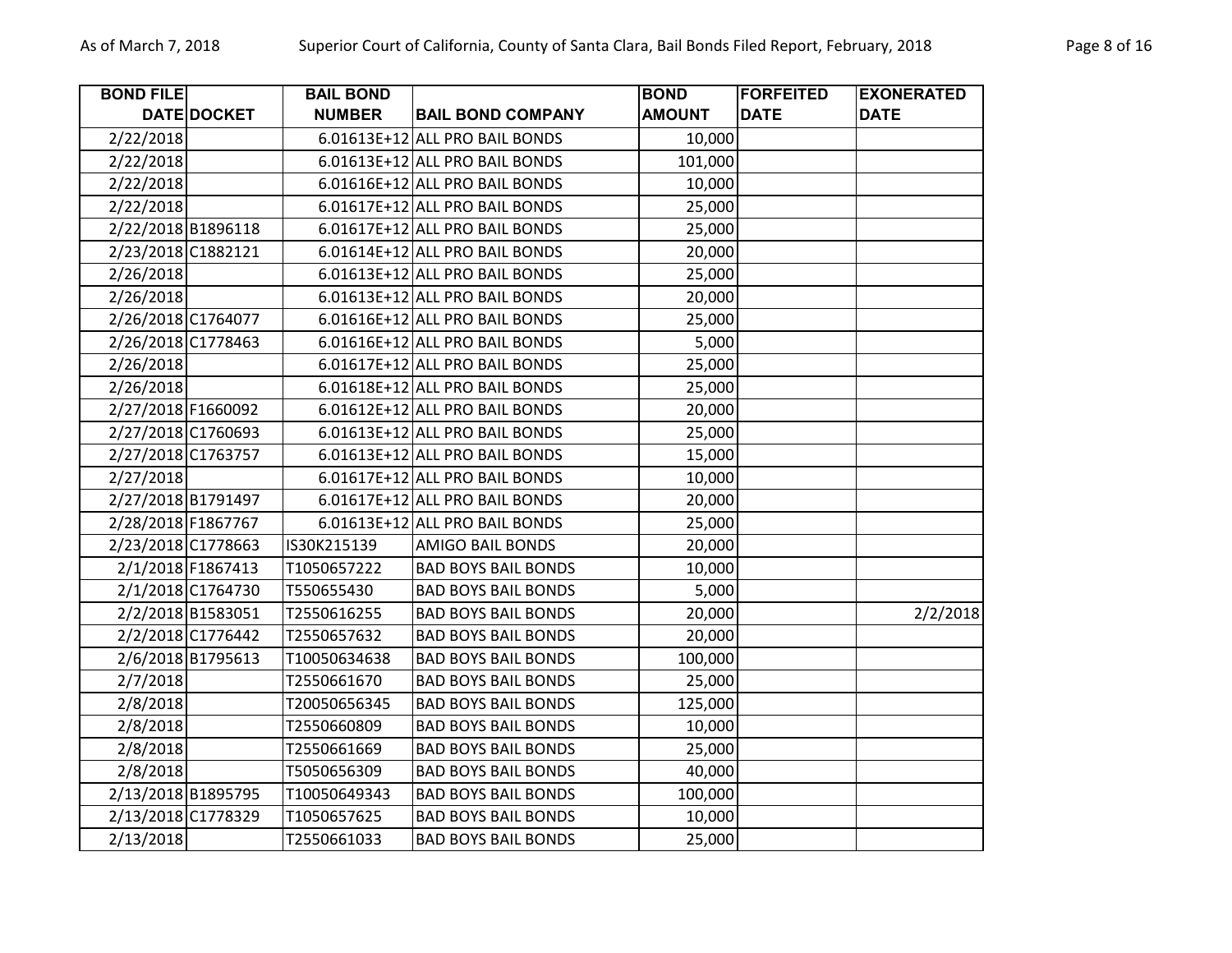| <b>BOND FILE</b>   |             | <b>BAIL BOND</b>   |                            | <b>BOND</b>   | <b>FORFEITED</b> | <b>EXONERATED</b> |
|--------------------|-------------|--------------------|----------------------------|---------------|------------------|-------------------|
|                    | DATE DOCKET | <b>NUMBER</b>      | <b>BAIL BOND COMPANY</b>   | <b>AMOUNT</b> | <b>DATE</b>      | <b>DATE</b>       |
| 2/13/2018 C1881474 |             | T2550661799        | <b>BAD BOYS BAIL BONDS</b> | 20,000        |                  |                   |
| 2/13/2018 C1763580 |             | T2550661800        | <b>BAD BOYS BAIL BONDS</b> | 20,000        |                  |                   |
| 2/13/2018          |             | T2550662846        | <b>BAD BOYS BAIL BONDS</b> | 25,000        |                  |                   |
| 2/13/2018          |             | T5050655444        | <b>BAD BOYS BAIL BONDS</b> | 50,000        |                  |                   |
| 2/13/2018 B1795256 |             | T5050656305        | <b>BAD BOYS BAIL BONDS</b> | 30,000        |                  |                   |
| 2/13/2018          |             | T5050656307        | <b>BAD BOYS BAIL BONDS</b> | 31,000        |                  |                   |
| 2/13/2018 F1867373 |             | T550655429         | <b>BAD BOYS BAIL BONDS</b> | 5,000         |                  |                   |
| 2/13/2018          |             | 216593 77550657812 | <b>BAD BOYS BAIL BONDS</b> | 70,000        |                  |                   |
| 2/13/2018          |             | T7550660372        | <b>BAD BOYS BAIL BONDS</b> | 55,000        |                  |                   |
| 2/14/2018 C1762884 |             | T10050663383       | <b>BAD BOYS BAIL BONDS</b> | 100,000       |                  |                   |
| 2/14/2018          |             | T2550660730        | <b>BAD BOYS BAIL BONDS</b> | 12,000        |                  |                   |
| 2/14/2018 B1689678 |             | T2550660732        | <b>BAD BOYS BAIL BONDS</b> | 20,000        |                  |                   |
| 2/14/2018 C1634074 |             | T2550661035        | <b>BAD BOYS BAIL BONDS</b> | 25,000        |                  |                   |
| 2/14/2018 C1511683 |             | T550655427         | <b>BAD BOYS BAIL BONDS</b> | 1,000         |                  |                   |
| 2/15/2018 F1765835 |             | T2550663365        | <b>BAD BOYS BAIL BONDS</b> | 15,000        |                  |                   |
| 2/15/2018 C1642061 |             | T5050653232        | <b>BAD BOYS BAIL BONDS</b> | 10,000        |                  |                   |
| 2/15/2018          |             | T5050662863        | <b>BAD BOYS BAIL BONDS</b> | 41,500        |                  |                   |
| 2/15/2018          |             | T550657608         | <b>BAD BOYS BAIL BONDS</b> | 5,000         |                  |                   |
| 2/16/2018 B1896044 |             | T5050656306        | <b>BAD BOYS BAIL BONDS</b> | 30,000        |                  |                   |
| 2/20/2018          |             | T5050662862        | <b>BAD BOYS BAIL BONDS</b> | 50,000        |                  |                   |
| 2/20/2018 C1883659 |             | T550662834         | <b>BAD BOYS BAIL BONDS</b> | 5,000         |                  |                   |
| 2/21/2018          |             | T5050657667        | <b>BAD BOYS BAIL BONDS</b> | 11,000        |                  |                   |
| 2/22/2018          |             | T2550663366        | <b>BAD BOYS BAIL BONDS</b> | 20,000        |                  |                   |
| 2/22/2018          |             | T5050655450        | <b>BAD BOYS BAIL BONDS</b> | 10,000        |                  |                   |
| 2/22/2018 C1883285 |             | T550657609         | <b>BAD BOYS BAIL BONDS</b> | 200           |                  |                   |
| 2/23/2018          |             | T2550663367        | <b>BAD BOYS BAIL BONDS</b> | 11,000        |                  |                   |
| 2/23/2018 C1768334 |             | T2550664415        | <b>BAD BOYS BAIL BONDS</b> | 25,000        |                  |                   |
| 2/26/2018          |             | T1050657788        | <b>BAD BOYS BAIL BONDS</b> | 10,000        |                  |                   |
| 2/26/2018          |             | T2550662848        | <b>BAD BOYS BAIL BONDS</b> | 20,000        |                  |                   |
| 2/26/2018          |             | T2550662849        | <b>BAD BOYS BAIL BONDS</b> | 20,000        |                  |                   |
| 2/26/2018 F1867800 |             | T5050657666        | <b>BAD BOYS BAIL BONDS</b> | 46,000        |                  |                   |
| 2/26/2018          |             | T550657610         | <b>BAD BOYS BAIL BONDS</b> | 5,000         |                  |                   |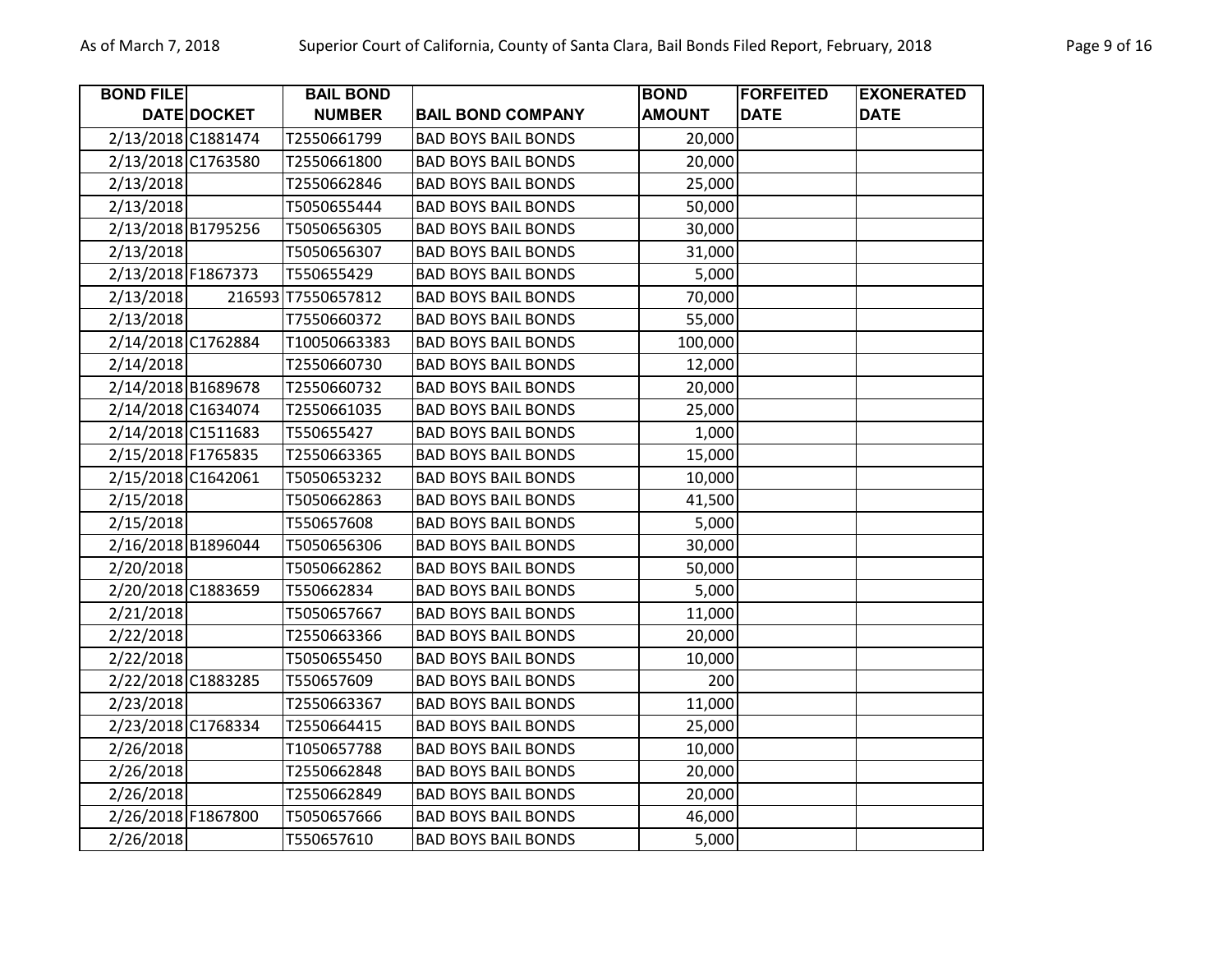| <b>BOND FILE</b> |                    | <b>BAIL BOND</b> |                                | <b>BOND</b>   | <b>FORFEITED</b> | <b>EXONERATED</b> |
|------------------|--------------------|------------------|--------------------------------|---------------|------------------|-------------------|
|                  | <b>DATE DOCKET</b> | <b>NUMBER</b>    | <b>BAIL BOND COMPANY</b>       | <b>AMOUNT</b> | <b>DATE</b>      | <b>DATE</b>       |
|                  | 2/27/2018 B1896458 | T1050657237      | <b>BAD BOYS BAIL BONDS</b>     | 10,000        |                  |                   |
|                  | 2/27/2018 C1884793 | T1050657790      | <b>BAD BOYS BAIL BONDS</b>     | 6,000         |                  |                   |
|                  | 2/20/2018 C1502865 | A3H0000377       | <b>BAIL GUY BAIL BONDS</b>     | 300,000       |                  |                   |
|                  | 2/1/2018 C1507783  | AS100149466      | <b>BAIL HOTLINE BAIL BONDS</b> | 100,000       |                  |                   |
|                  | 2/1/2018 B1689674  | AS25280711       | <b>BAIL HOTLINE BAIL BONDS</b> | 20,000        |                  |                   |
|                  | 2/1/2018 B1689071  | AS25281170       | <b>BAIL HOTLINE BAIL BONDS</b> | 20,000        |                  |                   |
|                  | 2/1/2018 C1777842  | FCS101810950     | <b>BAIL HOTLINE BAIL BONDS</b> | 10,000        | 2/8/2018         |                   |
|                  | 2/1/2018 C1769895  | FCS251814851     | <b>BAIL HOTLINE BAIL BONDS</b> | 25,000        |                  |                   |
|                  | 2/1/2018 C1769895  | FCS5001803731    | <b>BAIL HOTLINE BAIL BONDS</b> | 60,000        |                  |                   |
|                  | 2/2/2018 C1779521  | AS100149725      | <b>BAIL HOTLINE BAIL BONDS</b> | 60,000        |                  |                   |
|                  | 2/2/2018 C1774539  | AS150101198      | <b>BAIL HOTLINE BAIL BONDS</b> | 125,000       |                  |                   |
|                  | 2/2/2018 C1776982  | AS15506675       | <b>BAIL HOTLINE BAIL BONDS</b> | 12,000        |                  |                   |
|                  | 2/2/2018 C1776982  | AS25282233       | <b>BAIL HOTLINE BAIL BONDS</b> | 25,000        |                  |                   |
|                  | 2/2/2018 C1512045  | AS50209154       | <b>BAIL HOTLINE BAIL BONDS</b> | 30,000        |                  |                   |
|                  | 2/2/2018 C1512045  | AS50209155       | <b>BAIL HOTLINE BAIL BONDS</b> | 30,000        |                  |                   |
|                  | 2/2/2018 C1512045  | AS50209156       | <b>BAIL HOTLINE BAIL BONDS</b> | 30,000        |                  |                   |
|                  | 2/2/2018 C1512045  | AS50209157       | <b>BAIL HOTLINE BAIL BONDS</b> | 30,000        |                  |                   |
|                  | 2/2/2018 C1882413  | AS50209158       | <b>BAIL HOTLINE BAIL BONDS</b> | 50,000        |                  |                   |
|                  | 2/6/2018 B1896185  | AS15506676       | <b>BAIL HOTLINE BAIL BONDS</b> | 10,000        |                  |                   |
|                  | 2/6/2018 C1882032  | AS250101574      | <b>BAIL HOTLINE BAIL BONDS</b> | 145,000       |                  |                   |
| 2/6/2018         |                    | AS25282237       | <b>BAIL HOTLINE BAIL BONDS</b> | 25,000        |                  |                   |
| 2/6/2018         |                    | AS50209159       | <b>BAIL HOTLINE BAIL BONDS</b> | 30,000        |                  |                   |
|                  | 2/7/2018 F1867422  | AS250101573      | <b>BAIL HOTLINE BAIL BONDS</b> | 110,000       |                  |                   |
|                  | 2/7/2018 F1867574  | AS25281863       | <b>BAIL HOTLINE BAIL BONDS</b> | 25,000        |                  |                   |
| 2/8/2018         |                    | AS100149726      | <b>BAIL HOTLINE BAIL BONDS</b> | 61,000        |                  |                   |
|                  | 2/8/2018 C1773860  | AS150101144      | <b>BAIL HOTLINE BAIL BONDS</b> | 100,000       |                  |                   |
|                  | 2/8/2018 C1637965  | AS25281096       | <b>BAIL HOTLINE BAIL BONDS</b> | 20,000        |                  |                   |
|                  | 2/8/2018 C1769322  | AS25281176       | <b>BAIL HOTLINE BAIL BONDS</b> | 20,000        |                  |                   |
| 2/8/2018         |                    | AS25281866       | <b>BAIL HOTLINE BAIL BONDS</b> | 25,000        |                  |                   |
|                  | 2/8/2018 F1451246  | AS25282218       | <b>BAIL HOTLINE BAIL BONDS</b> | 25,000        | 2/28/2018        |                   |
|                  | 2/8/2018 C1883121  | AS25282236       | <b>BAIL HOTLINE BAIL BONDS</b> | 20,000        |                  |                   |
|                  | 2/8/2018 C1772559  | AS50209160       | <b>BAIL HOTLINE BAIL BONDS</b> | 50,000        | 3/5/2018         |                   |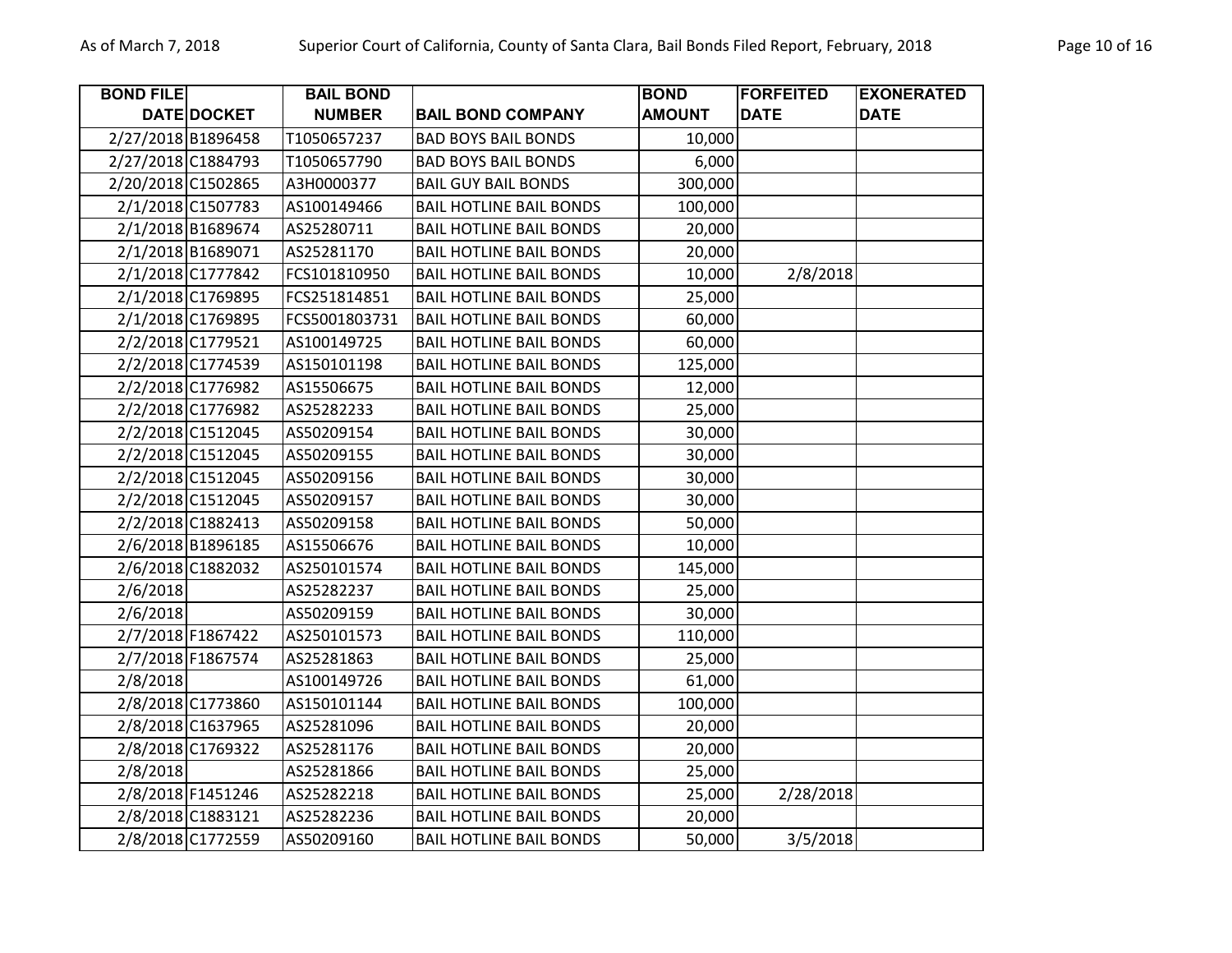| <b>BOND FILE</b>   |                    | <b>BAIL BOND</b> |                                | <b>BOND</b>   | <b>FORFEITED</b> | <b>EXONERATED</b> |
|--------------------|--------------------|------------------|--------------------------------|---------------|------------------|-------------------|
|                    | <b>DATE DOCKET</b> | <b>NUMBER</b>    | <b>BAIL BOND COMPANY</b>       | <b>AMOUNT</b> | <b>DATE</b>      | <b>DATE</b>       |
| 2/8/2018           |                    | AS50209162       | <b>BAIL HOTLINE BAIL BONDS</b> | 40,000        |                  |                   |
| 2/8/2018           |                    | AS50209163       | <b>BAIL HOTLINE BAIL BONDS</b> | 25,000        |                  |                   |
|                    | 2/8/2018 C1883093  | AS50209187       | <b>BAIL HOTLINE BAIL BONDS</b> | 50,000        |                  |                   |
|                    | 2/9/2018 C1882427  | AS25282272       | <b>BAIL HOTLINE BAIL BONDS</b> | 110,000       |                  |                   |
|                    | 2/13/2018 C1774602 | AS100149728      | <b>BAIL HOTLINE BAIL BONDS</b> | 100,000       |                  |                   |
| 2/13/2018          |                    | AS100149729      | <b>BAIL HOTLINE BAIL BONDS</b> | 51,000        |                  |                   |
|                    | 2/13/2018 C1773520 | AS100149904      | <b>BAIL HOTLINE BAIL BONDS</b> | 100,000       |                  |                   |
|                    | 2/13/2018 C1777352 | AS150101202      | <b>BAIL HOTLINE BAIL BONDS</b> | 130,000       |                  |                   |
| 2/13/2018          |                    | AS15506679       | <b>BAIL HOTLINE BAIL BONDS</b> | 10,000        |                  |                   |
|                    | 2/13/2018 C1754270 | AS25282271       | <b>BAIL HOTLINE BAIL BONDS</b> | 25,000        |                  |                   |
|                    | 2/13/2018 C1777352 | AS500100769      | <b>BAIL HOTLINE BAIL BONDS</b> | 300,000       |                  |                   |
|                    | 2/13/2018 C1883262 | AS50209185       | <b>BAIL HOTLINE BAIL BONDS</b> | 30,000        |                  |                   |
| 2/13/2018          |                    | AS50209205       | <b>BAIL HOTLINE BAIL BONDS</b> | 26,000        |                  |                   |
| 2/13/2018 F1867525 |                    | AS51215630       | <b>BAIL HOTLINE BAIL BONDS</b> | 5,000         |                  |                   |
|                    | 2/13/2018 C1883114 | AS51217161       | <b>BAIL HOTLINE BAIL BONDS</b> | 2,000         | 2/22/2018        |                   |
| 2/14/2018          |                    | AS15506674       | <b>BAIL HOTLINE BAIL BONDS</b> | 10,000        |                  |                   |
| 2/14/2018 B1895741 |                    | AS25282234       | <b>BAIL HOTLINE BAIL BONDS</b> | 25,000        |                  |                   |
| 2/14/2018          |                    | AS50209184       | <b>BAIL HOTLINE BAIL BONDS</b> | 26,000        |                  |                   |
|                    | 2/14/2018 C1777650 | AS50209200       | <b>BAIL HOTLINE BAIL BONDS</b> | 35,000        |                  |                   |
| 2/15/2018          |                    | AS50209204       | <b>BAIL HOTLINE BAIL BONDS</b> | 26,000        |                  |                   |
|                    | 2/20/2018 C1884058 | AS100149907      | <b>BAIL HOTLINE BAIL BONDS</b> | 60,000        |                  |                   |
|                    | 2/20/2018 C1762942 | AS100149914      | <b>BAIL HOTLINE BAIL BONDS</b> | 100,000       |                  |                   |
| 2/20/2018          |                    | AS15506791       | <b>BAIL HOTLINE BAIL BONDS</b> | 10,000        |                  |                   |
|                    | 2/20/2018 C1769311 | AS25282411       | <b>BAIL HOTLINE BAIL BONDS</b> | 25,000        |                  |                   |
|                    | 2/20/2018 C1762382 | AS25282412       | <b>BAIL HOTLINE BAIL BONDS</b> | 25,000        |                  |                   |
| 2/20/2018          |                    | AS50209225       | <b>BAIL HOTLINE BAIL BONDS</b> | 30,000        |                  |                   |
| 2/20/2018          |                    | AS50209228       | <b>BAIL HOTLINE BAIL BONDS</b> | 50,000        |                  |                   |
| 2/21/2018 F1766958 |                    | AS100149905      | <b>BAIL HOTLINE BAIL BONDS</b> | 100,000       |                  |                   |
| 2/21/2018          |                    | AS100149915      | <b>BAIL HOTLINE BAIL BONDS</b> | 75,000        |                  |                   |
|                    | 2/21/2018 C1765031 | AS150101217      | <b>BAIL HOTLINE BAIL BONDS</b> | 125,000       |                  |                   |
| 2/21/2018          |                    | AS15506793       | <b>BAIL HOTLINE BAIL BONDS</b> | 10,000        |                  |                   |
| 2/21/2018          |                    | AS15506798       | <b>BAIL HOTLINE BAIL BONDS</b> | 7,000         |                  |                   |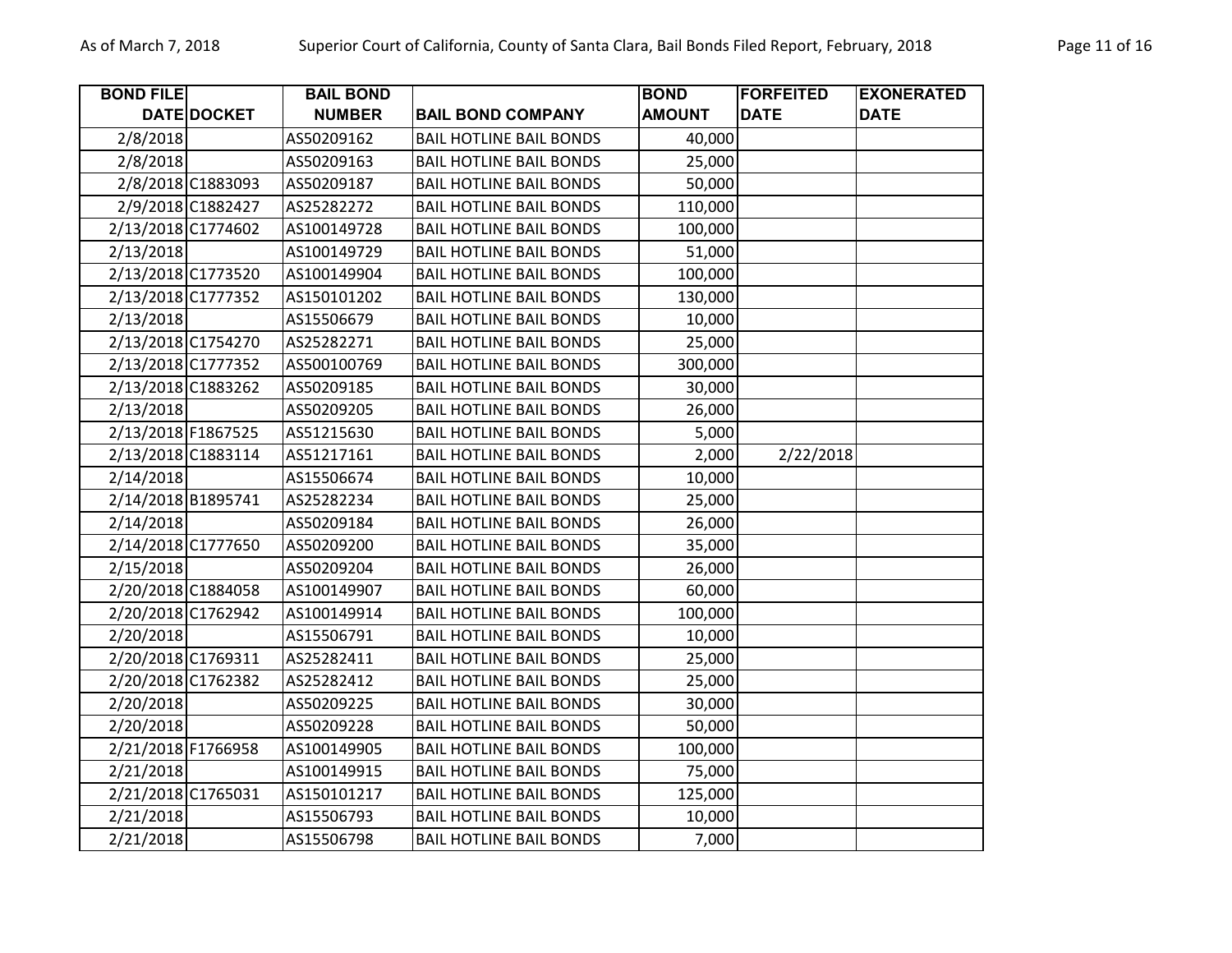| <b>BOND FILE</b>   |                    | <b>BAIL BOND</b> |                                  | <b>BOND</b>   | <b>FORFEITED</b> | <b>EXONERATED</b> |
|--------------------|--------------------|------------------|----------------------------------|---------------|------------------|-------------------|
|                    | DATE DOCKET        | <b>NUMBER</b>    | <b>BAIL BOND COMPANY</b>         | <b>AMOUNT</b> | <b>DATE</b>      | <b>DATE</b>       |
|                    | 2/21/2018 C1772090 | AS25282407       | <b>BAIL HOTLINE BAIL BONDS</b>   | 10,000        |                  |                   |
| 2/22/2018 F1661451 |                    | AS25282285       | <b>BAIL HOTLINE BAIL BONDS</b>   | 16,000        |                  |                   |
| 2/22/2018 F1663036 |                    | AS25282405       | <b>BAIL HOTLINE BAIL BONDS</b>   | 16,000        |                  |                   |
|                    | 2/22/2018 C1779742 | AS25282406       | <b>BAIL HOTLINE BAIL BONDS</b>   | 20,000        |                  |                   |
| 2/22/2018          |                    | AS25282409       | <b>BAIL HOTLINE BAIL BONDS</b>   | 25,000        |                  |                   |
| 2/22/2018          |                    | AS50209226       | <b>BAIL HOTLINE BAIL BONDS</b>   | 50,000        |                  |                   |
| 2/26/2018 C1885120 |                    | AS100150208      | <b>BAIL HOTLINE BAIL BONDS</b>   | 60,000        |                  |                   |
| 2/26/2018          |                    | AS15507531       | <b>BAIL HOTLINE BAIL BONDS</b>   | 15,000        |                  |                   |
| 2/26/2018          |                    | AS15507966       | <b>BAIL HOTLINE BAIL BONDS</b>   | 15,000        |                  |                   |
| 2/26/2018          |                    | AS250101627      | <b>BAIL HOTLINE BAIL BONDS</b>   | 20,000        |                  |                   |
| 2/26/2018          |                    | AS25281865       | <b>BAIL HOTLINE BAIL BONDS</b>   | 25,000        |                  |                   |
| 2/26/2018          |                    | AS25283236       | <b>BAIL HOTLINE BAIL BONDS</b>   | 25,000        |                  |                   |
| 2/26/2018 F1868003 |                    | AS50209232       | <b>BAIL HOTLINE BAIL BONDS</b>   | 30,000        |                  |                   |
| 2/26/2018          |                    | AS50209562       | <b>BAIL HOTLINE BAIL BONDS</b>   | 37,000        |                  |                   |
| 2/27/2018 F1867652 |                    | AS100150180      | <b>BAIL HOTLINE BAIL BONDS</b>   | 75,000        |                  |                   |
| 2/27/2018 F1766162 |                    | AS100150181      | <b>BAIL HOTLINE BAIL BONDS</b>   | 57,000        |                  |                   |
| 2/27/2018 F1867305 |                    | AS15507281       | <b>BAIL HOTLINE BAIL BONDS</b>   | 7,500         |                  |                   |
|                    | 2/27/2018 B1895939 | AS250101608      | <b>BAIL HOTLINE BAIL BONDS</b>   | 90,000        |                  |                   |
|                    | 2/27/2018 B1688636 | AS25282268       | <b>BAIL HOTLINE BAIL BONDS</b>   | 20,000        |                  |                   |
| 2/27/2018          |                    | AS25282408       | <b>BAIL HOTLINE BAIL BONDS</b>   | 25,000        |                  |                   |
| 2/27/2018 F1867823 |                    | AS25283233       | <b>BAIL HOTLINE BAIL BONDS</b>   | 25,000        |                  |                   |
|                    | 2/27/2018 B1795470 | AS51215629       | <b>BAIL HOTLINE BAIL BONDS</b>   | 2,000         |                  |                   |
| 2/27/2018 F1867588 |                    | AS51217162       | <b>BAIL HOTLINE BAIL BONDS</b>   | 5,000         |                  |                   |
|                    | 2/27/2018 F1867576 | AS51217163       | <b>BAIL HOTLINE BAIL BONDS</b>   | 2,000         |                  |                   |
|                    | 2/1/2018 B1795651  |                  | 5113764017 BODYGUARD BAIL BONDS  | 10,000        |                  |                   |
|                    | 2/21/2018 B1896121 |                  | 5273137940 BODYGUARD BAIL BONDS  | 25,000        |                  |                   |
| 2/26/2018          |                    |                  | 5551938522 BODYGUARD BAIL BONDS  | 40,000        |                  |                   |
| 2/27/2018          |                    |                  | 555969939 BONZAI BAIL BONDS      | 25,000        |                  |                   |
| 2/26/2018 F1660978 |                    | A310001356       | <b>EDDIE BRIENO BAIL BONDS</b>   | 20,000        |                  |                   |
|                    | 2/8/2018 B1794685  |                  | 5551918487 EIGHT BALL BAIL BONDS | 40,000        |                  |                   |
|                    | 2/20/2018 F1766586 |                  | 5113690884 EIGHT BALL BAIL BONDS | 10,000        |                  |                   |
| 2/20/2018 F1660071 |                    |                  | 5273099299 EIGHT BALL BAIL BONDS | 20,000        |                  |                   |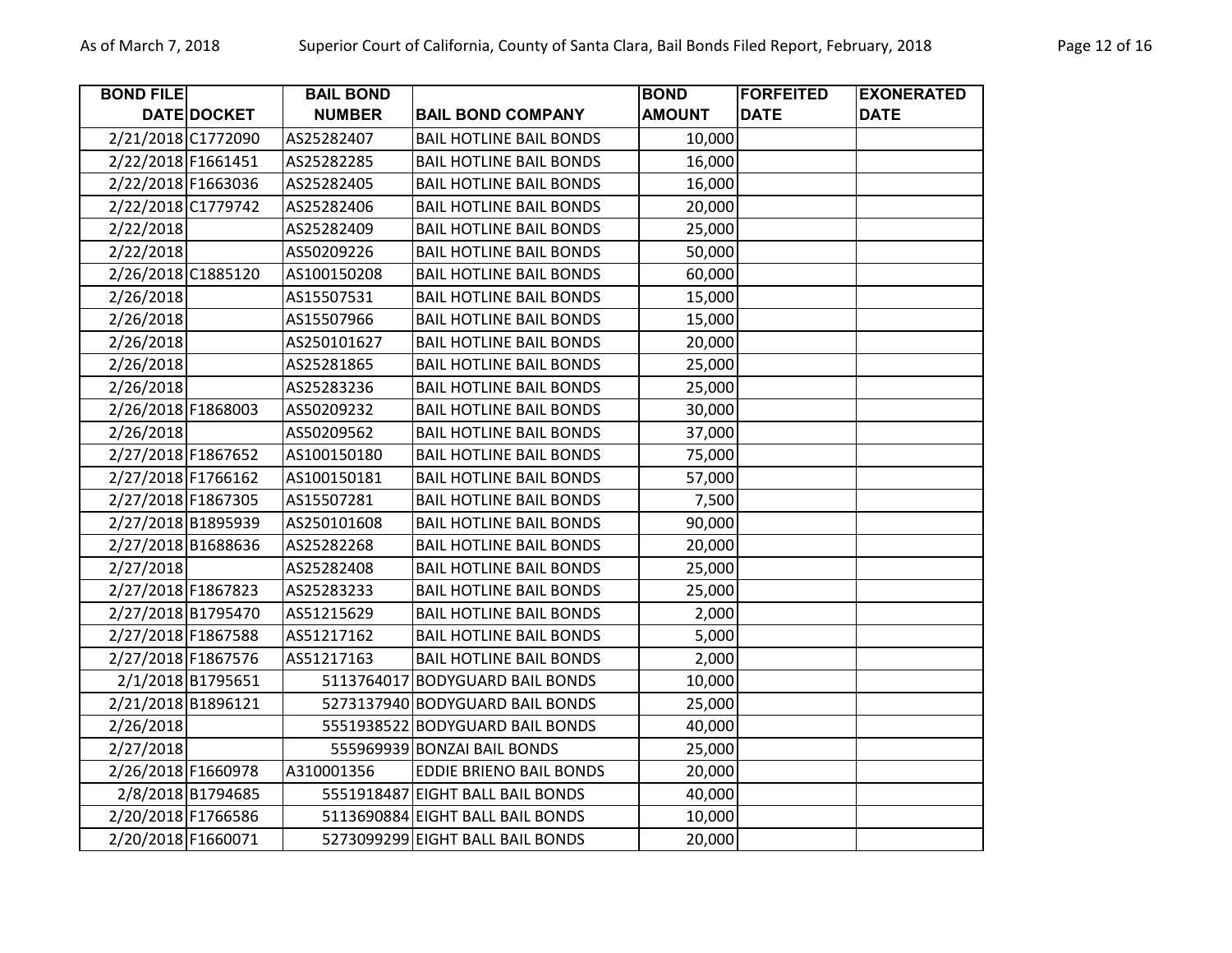| <b>BOND FILE</b>   |                    | <b>BAIL BOND</b> |                                  | <b>BOND</b>   | <b>FORFEITED</b> | <b>EXONERATED</b> |
|--------------------|--------------------|------------------|----------------------------------|---------------|------------------|-------------------|
|                    | DATE DOCKET        | <b>NUMBER</b>    | <b>BAIL BOND COMPANY</b>         | <b>AMOUNT</b> | <b>DATE</b>      | <b>DATE</b>       |
| 2/20/2018 F1659745 |                    |                  | 5803346002 EIGHT BALL BAIL BONDS | 5,000         |                  |                   |
| 2/21/2018 B1791033 |                    | 2018CC002142     | <b>ESPINOZA BAIL BONDS</b>       | 20,000        |                  |                   |
|                    | 2/27/2018 C1882166 | 2018BB002809     | <b>ESPINOZA BAIL BONDS</b>       | 10,000        |                  |                   |
| 2/22/2018 F1660022 |                    | AJ00951280       | <b>GOLD CITY BAIL BONDS</b>      | 500,000       |                  |                   |
|                    | 2/2/2018 F1867758  | T20050650083     | <b>GOLDEN STATE BAIL BONDS</b>   | 195,000       |                  |                   |
|                    | 2/5/2018 C1634910  | T2550657122      | <b>GOLDEN STATE BAIL BONDS</b>   | 25,000        |                  |                   |
|                    | 2/6/2018 C1650256  | T25050635044     | <b>GOLDEN STATE BAIL BONDS</b>   | 100,000       |                  |                   |
|                    | 2/7/2018 C1757727  | T2550657124      | <b>GOLDEN STATE BAIL BONDS</b>   | 15,000        |                  |                   |
|                    | 2/8/2018 C1767802  | T2550657123      | <b>GOLDEN STATE BAIL BONDS</b>   | 25,000        |                  |                   |
| 2/8/2018           |                    | T5050657126      | <b>GOLDEN STATE BAIL BONDS</b>   | 30,000        |                  |                   |
| 2/13/2018 C1765954 |                    | T25050639236     | <b>GOLDEN STATE BAIL BONDS</b>   | 100,000       |                  | 2/14/2018         |
| 2/13/2018          |                    | T5050657125      | <b>GOLDEN STATE BAIL BONDS</b>   | 35,000        |                  |                   |
| 2/14/2018 B1795535 |                    | T1550661011      | <b>GOLDEN STATE BAIL BONDS</b>   | 15,000        |                  |                   |
|                    | 2/14/2018 C1779268 | T25050635043     | <b>GOLDEN STATE BAIL BONDS</b>   | 115,000       |                  |                   |
|                    | 2/14/2018 B1686029 | T2550661012      | <b>GOLDEN STATE BAIL BONDS</b>   | 25,000        |                  |                   |
| 2/14/2018 F1765824 |                    | T5050657127      | <b>GOLDEN STATE BAIL BONDS</b>   | 30,000        |                  |                   |
| 2/20/2018          |                    | T25050636158     | <b>GOLDEN STATE BAIL BONDS</b>   | 125,000       |                  |                   |
|                    | 2/20/2018 C1780954 | T2550661014      | <b>GOLDEN STATE BAIL BONDS</b>   | 10,000        |                  |                   |
| 2/22/2018          |                    | T2550661013      | <b>GOLDEN STATE BAIL BONDS</b>   | 20,000        |                  |                   |
|                    | 2/26/2018 C1780045 | T2550661015      | <b>GOLDEN STATE BAIL BONDS</b>   | 20,000        |                  |                   |
| 2/27/2018          |                    | T5050657128      | <b>GOLDEN STATE BAIL BONDS</b>   | 35,000        |                  |                   |
| 2/20/2018 C1772866 |                    | 2018EE003755     | <b>JM BAIL BONDS</b>             | 100,000       |                  |                   |
|                    | 2/28/2018 C1882470 | AH00952704       | <b>KEITH CARTER BAIL BONDS</b>   | 100,000       |                  |                   |
| 2/14/2018          |                    | B314403253       | LATINO BAIL BONDS                | 25,000        |                  |                   |
| 2/20/2018          |                    | B514501763       | <b>LATINO BAIL BONDS</b>         | 35,000        |                  |                   |
|                    | 2/20/2018 C1884073 | B514502070       | <b>LATINO BAIL BONDS</b>         | 50,000        |                  |                   |
|                    | 2/1/2018 C1779270  |                  | 5551901043 LE BAIL BONDS         | 50,000        | 2/20/2018        |                   |
|                    | 2/2/2018 C1881652  |                  | 5200199278 LE BAIL BONDS         | 350,000       |                  |                   |
|                    | 2/5/2018 C1882694  |                  | 5105718149 LE BAIL BONDS         | 55,000        |                  |                   |
|                    | 2/5/2018 C1882429  |                  | 5113698541 LE BAIL BONDS         | 11,000        |                  |                   |
|                    | 2/5/2018 C1882687  |                  | 5113801930 LE BAIL BONDS         | 10,000        |                  |                   |
|                    | 2/5/2018 C1773922  |                  | 5150133582 LE BAIL BONDS         | 105,000       |                  | 2/22/2018         |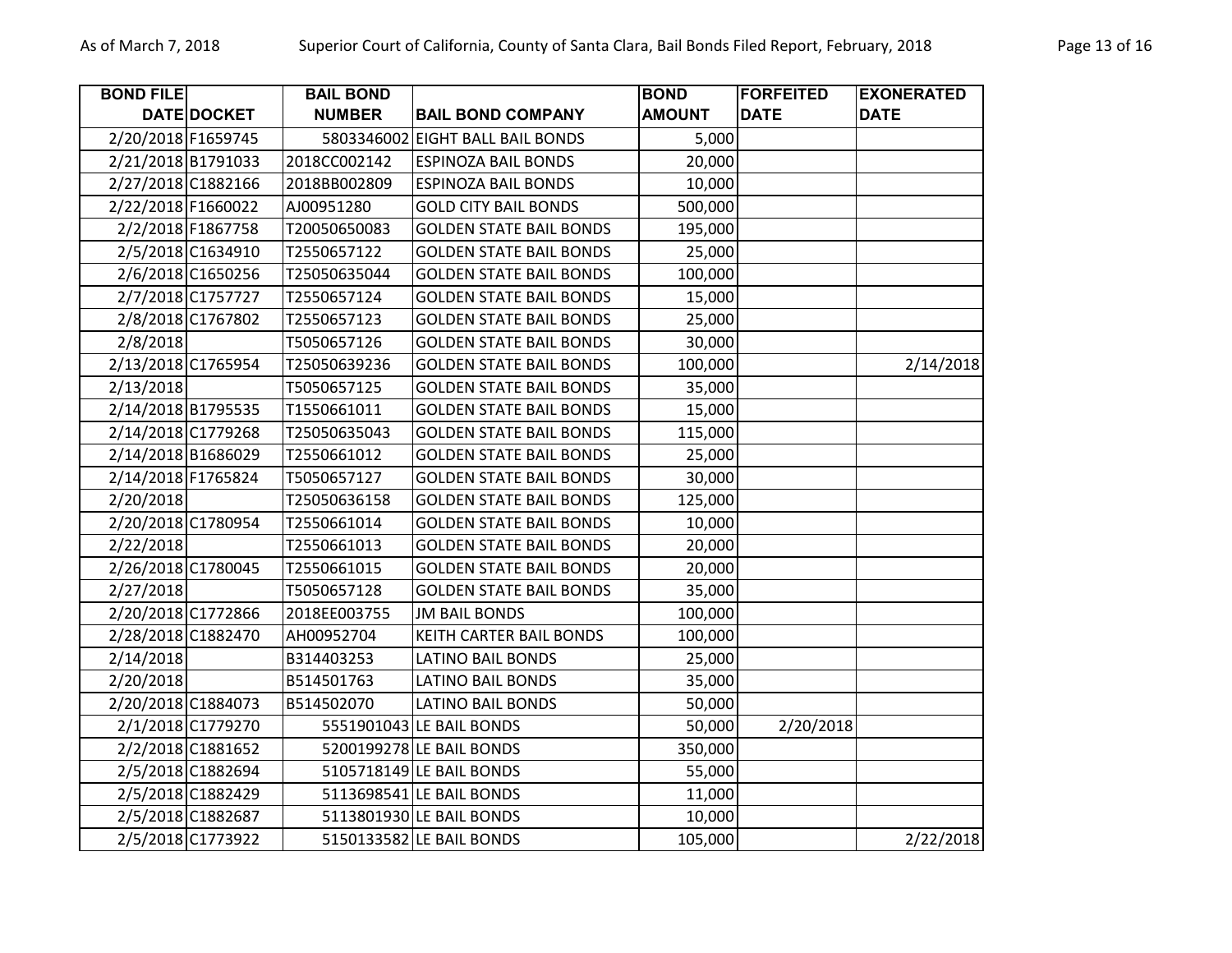| <b>BOND FILE</b> |                    | <b>BAIL BOND</b> |                               | <b>BOND</b>   | <b>FORFEITED</b> | <b>EXONERATED</b> |
|------------------|--------------------|------------------|-------------------------------|---------------|------------------|-------------------|
|                  | DATE DOCKET        | <b>NUMBER</b>    | <b>BAIL BOND COMPANY</b>      | <b>AMOUNT</b> | <b>DATE</b>      | <b>DATE</b>       |
|                  | 2/8/2018 C1246796  |                  | 5150133595 LE BAIL BONDS      | 60,000        |                  |                   |
|                  | 2/9/2018 C1881652  |                  | 5200199281 LE BAIL BONDS      | 50,000        |                  |                   |
|                  | 2/13/2018 C1755559 |                  | 5113727010 LE BAIL BONDS      | 5,000         |                  |                   |
|                  | 2/13/2018 C1645210 |                  | 5113727023 LE BAIL BONDS      | 5,000         |                  |                   |
| 2/13/2018        |                    |                  | 5273064136 LE BAIL BONDS      | 25,000        |                  |                   |
|                  | 2/13/2018 C1650097 |                  | 5273064149 LE BAIL BONDS      | 10,000        |                  |                   |
| 2/14/2018        |                    |                  | 5273121967 LE BAIL BONDS      | 25,000        |                  |                   |
| 2/20/2018        |                    |                  | 5273121954 LE BAIL BONDS      | 25,000        |                  |                   |
|                  | 2/21/2018 C1883671 |                  | 5273092708 LE BAIL BONDS      | 20,000        |                  |                   |
| 2/22/2018        |                    |                  | 5551901056 LE BAIL BONDS      | 30,000        |                  |                   |
| 2/26/2018        |                    |                  | 5113801972 LE BAIL BONDS      | 10,000        |                  |                   |
|                  | 2/26/2018 C1641891 |                  | 5273148030 LE BAIL BONDS      | 25,000        |                  |                   |
| 2/27/2018        |                    |                  | 5273084903 LE BAIL BONDS      | 25,000        |                  |                   |
|                  | 2/27/2018 C1644429 |                  | 5273092711 LE BAIL BONDS      | 25,000        | 2/27/2018        |                   |
| 2/20/2018        |                    |                  | 5273064248 LET OUT BAIL BONDS | 25,000        |                  |                   |
|                  | 2/1/2018 C1772801  | AS100            | <b>LUNA BAIL BONDS</b>        | 55,000        |                  |                   |
|                  | 2/1/2018 C1766892  | AS100148227      | <b>LUNA BAIL BONDS</b>        | 55,000        |                  | 2/15/2018         |
|                  | 2/1/2018 C1882425  | AS100148228      | <b>LUNA BAIL BONDS</b>        | 75,000        |                  |                   |
|                  | 2/1/2018 C1772801  | AS15502494       | <b>LUNA BAIL BONDS</b>        | 10,000        |                  | 2/15/2018         |
|                  | 2/1/2018 C1882145  | AS50201341       | <b>LUNA BAIL BONDS</b>        | 35,000        |                  |                   |
|                  | 2/2/2018 C1882641  | AS50202530       | <b>LUNA BAIL BONDS</b>        | 35,000        |                  |                   |
| 2/6/2018         |                    | AS25275155       | <b>LUNA BAIL BONDS</b>        | 11,000        |                  |                   |
|                  | 2/6/2018 C1484636  | AS51210873       | <b>LUNA BAIL BONDS</b>        | 1,500         |                  |                   |
|                  | 2/6/2018 B1578589  | AS51210874       | <b>LUNA BAIL BONDS</b>        | 5,000         |                  |                   |
|                  | 2/8/2018 C1636402  | AS15496662       | <b>LUNA BAIL BONDS</b>        | 10,000        | 3/5/2018         |                   |
|                  | 2/8/2018 C1629127  | AS15502496       | <b>LUNA BAIL BONDS</b>        | 8,000         | 3/5/2018         |                   |
|                  | 2/9/2018 C1630420  | AS15497155       | <b>LUNA BAIL BONDS</b>        | 15,000        |                  |                   |
| 2/13/2018        |                    | AS51213729       | <b>LUNA BAIL BONDS</b>        | 5,000         |                  |                   |
|                  | 2/14/2018 C1883564 | AS50202441       | <b>LUNA BAIL BONDS</b>        | 50,000        |                  |                   |
| 2/20/2018        |                    | AS50203062       | <b>LUNA BAIL BONDS</b>        | 50,000        |                  |                   |
|                  | 2/22/2018 C1778625 | AS100148554      | <b>LUNA BAIL BONDS</b>        | 55,000        |                  |                   |
|                  | 2/22/2018 B1895997 | AS15500904       | <b>LUNA BAIL BONDS</b>        | 15,000        |                  |                   |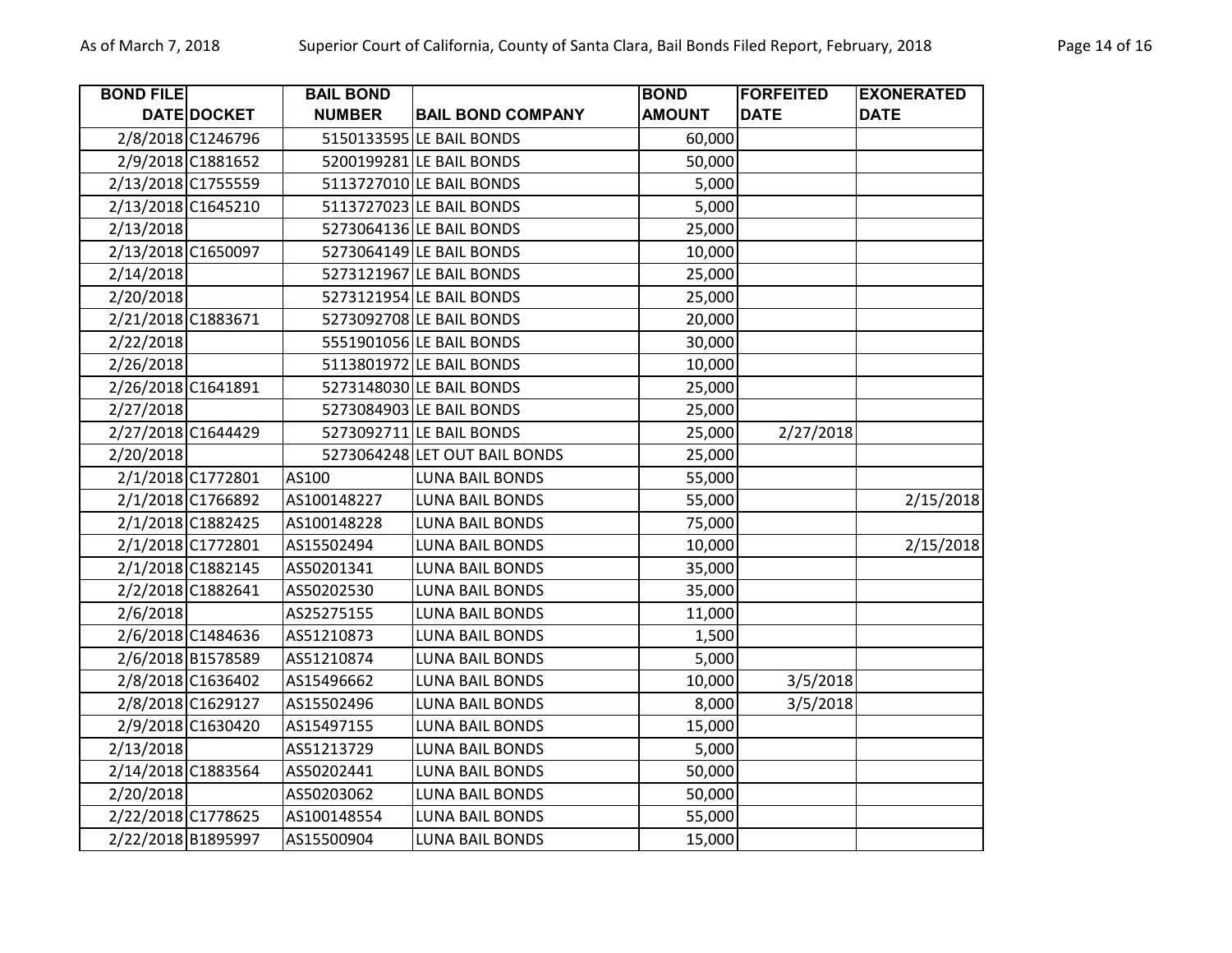| <b>BOND FILE</b>   |                    | <b>BAIL BOND</b> |                                  | <b>BOND</b>   | <b>FORFEITED</b> | <b>EXONERATED</b> |
|--------------------|--------------------|------------------|----------------------------------|---------------|------------------|-------------------|
|                    | DATE DOCKET        | <b>NUMBER</b>    | <b>BAIL BOND COMPANY</b>         | <b>AMOUNT</b> | <b>DATE</b>      | <b>DATE</b>       |
| 2/22/2018          |                    | AS15500905       | <b>LUNA BAIL BONDS</b>           | 10,000        |                  |                   |
| 2/22/2018 F1557813 |                    | AS250101020      | <b>LUNA BAIL BONDS</b>           | 200,000       |                  |                   |
| 2/23/2018 C1647700 |                    | AS100147279      | <b>LUNA BAIL BONDS</b>           | 55,000        |                  |                   |
| 2/26/2018 F1867799 |                    | AS15500908       | <b>LUNA BAIL BONDS</b>           | 10,000        |                  |                   |
| 2/27/2018          |                    | AS15500907       | <b>LUNA BAIL BONDS</b>           | 10,000        |                  |                   |
| 2/16/2018 C1651319 |                    | AB00956657       | <b>MCMAINS BAIL BONDS</b>        | 10,000        |                  |                   |
| 2/20/2018 B1795589 |                    | 2018DD006744     | MITCH SLAUGHTER BAIL BONDS       | 10,000        |                  |                   |
|                    | 2/1/2018 C1631498  | AS15481561       | PACIFIC COAST BAIL BONDS         | 15,000        |                  |                   |
|                    | 2/1/2018 F1867414  | A152216377       | PREMIERE BAIL BONDS              | 15,000        |                  |                   |
|                    | 2/1/2018 B1795648  | A72311257        | PREMIERE BAIL BONDS              | 5,000         |                  |                   |
| 2/2/2018           |                    | A1H0001946       | PREMIERE BAIL BONDS              | 62,000        |                  |                   |
| 2/5/2018           |                    | A310002696       | PREMIERE BAIL BONDS              | 25,000        |                  |                   |
| 2/6/2018           |                    | A310001395       | PREMIERE BAIL BONDS              | 26,000        |                  |                   |
|                    | 2/6/2018 C1882856  | A510003816       | PREMIERE BAIL BONDS              | 50,000        |                  |                   |
|                    | 2/7/2018 F1765269  | A152216122       | PREMIERE BAIL BONDS              | 10,000        |                  |                   |
| 2/8/2018           |                    | A310002257       | PREMIERE BAIL BONDS              | 20,000        |                  |                   |
| 2/8/2018           |                    | A310002697       | PREMIERE BAIL BONDS              | 25,000        |                  |                   |
| 2/9/2018           |                    | AS310001815      | PREMIERE BAIL BONDS              | 25,000        |                  |                   |
| 2/13/2018          |                    | A3H0000650       | PREMIERE BAIL BONDS              | 75,000        |                  |                   |
| 2/13/2018          |                    | A510003814       | PREMIERE BAIL BONDS              | 25,000        |                  |                   |
|                    | 2/14/2018 B1896302 | A1H0001839       | PREMIERE BAIL BONDS              | 100,000       |                  |                   |
| 2/20/2018          |                    | A310002897       | PREMIERE BAIL BONDS              | 25,000        |                  |                   |
| 2/20/2018          |                    | A310002898       | PREMIERE BAIL BONDS              | 25,000        |                  |                   |
|                    | 2/22/2018 C1763542 | A152216516       | PREMIERE BAIL BONDS              | 10,000        |                  |                   |
| 2/23/2018 B1896043 |                    | A3H0000684       | PREMIERE BAIL BONDS              | 175,000       |                  |                   |
| 2/27/2018          |                    | A310002701       | PREMIERE BAIL BONDS              | 23,000        |                  |                   |
| 2/27/2018          |                    | A3H0000682       | PREMIERE BAIL BONDS              | 250,000       |                  |                   |
|                    | 2/6/2018 B1688840  | 2018CC002060     | <b>RAMIREZ BAIL BONDS</b>        | 15,000        |                  |                   |
| 2/8/2018           |                    | 2018DD001605     | RAMIREZ BAIL BONDS               | 20,000        |                  |                   |
| 2/22/2018          |                    | 2018BB002737     | RAMIREZ BAIL BONDS               | 10,000        |                  |                   |
|                    | 2/1/2018 F1867310  |                  | 5273153751 REASONABLE BAIL BONDS | 20,000        |                  |                   |
| 2/27/2018 F1658472 |                    | AS50208770       | <b>RICK HAGEN BAIL BONDS</b>     | 25,000        |                  |                   |